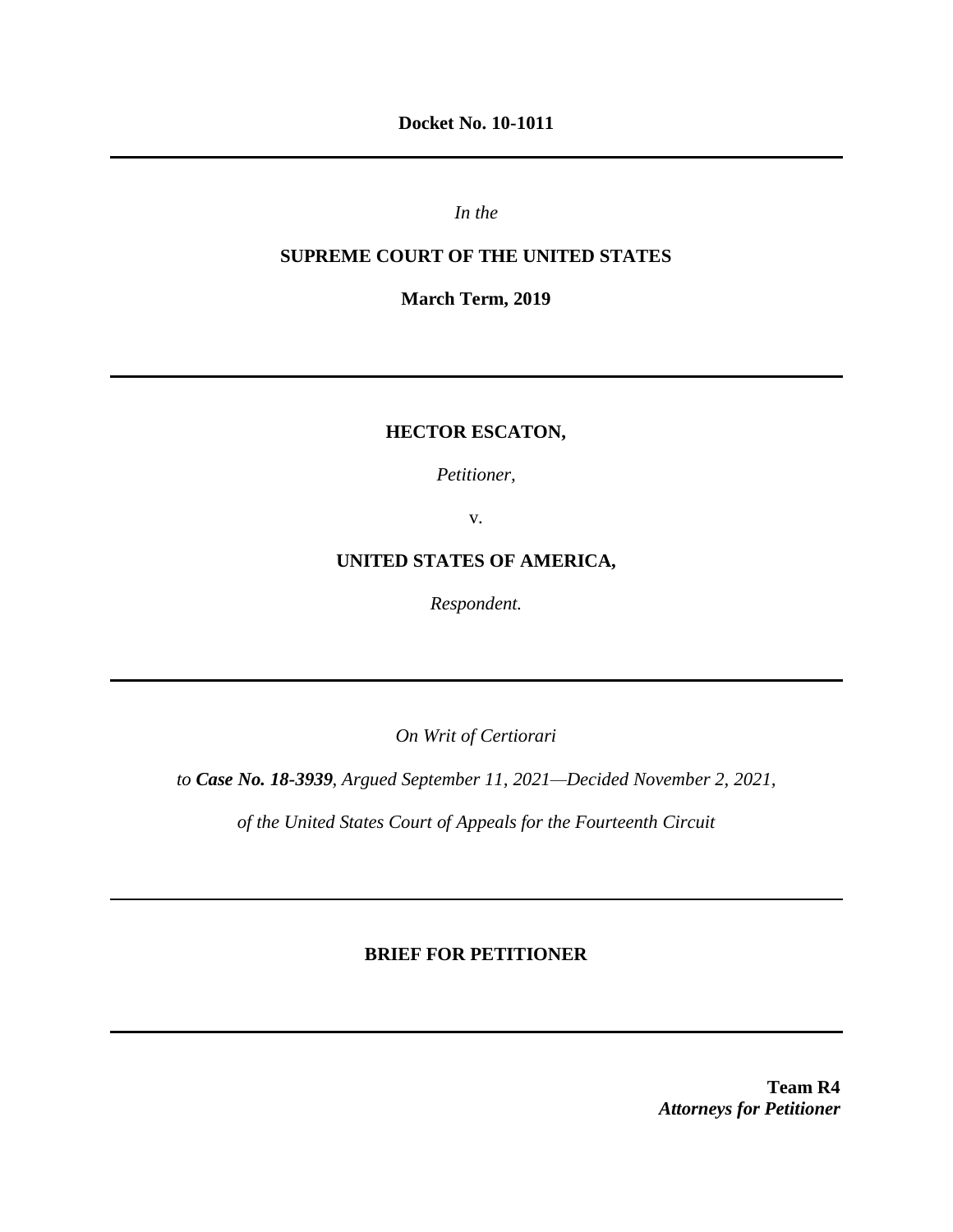# **TABLE OF CONTENTS**

| THE FOURTH AMENDMENT DOES REQUIRE-AT AN INTERNATIONAL<br><b>BORDER-THAT GOVERNMENT OFFICERS MUST HAVE REASONABLE</b><br><b>SUSPICION BEFORE CONDUCTING FORENSIC SEARCHES OF</b><br>A. THE COURT OF APPEAL FOR THE FOURTEENTH CIRCUIT NEGELCTS<br>TO ACKNOWLEDGE THE COURT'S JUSTIFICATION IN TOUSET, AS IT<br><b>SERVES AS A COMPASS WHEN DETERMINING IF REASONABLE</b><br>SUSPICION IS NECESSARY TO CONDUCT A CELLUALR SEARCH AT<br>a. THE COURT IN TOUSET, ACKNOWLEDGED REASONABLE<br><b>SUSPICION WAS PRESENT AS A RESULT OF PRIOR</b><br><b>GOVERNMENT</b><br>b. IN ORDER TO ASSURE MAXIMUM SECURITY AT THE BORDER,<br><b>REASONBLE SUSPICION MUST BE REOUIRED BEFORE</b><br><b>CONDUCTING A FORENSIC SEARCH OF AN ELECTRONIC</b> |
|---------------------------------------------------------------------------------------------------------------------------------------------------------------------------------------------------------------------------------------------------------------------------------------------------------------------------------------------------------------------------------------------------------------------------------------------------------------------------------------------------------------------------------------------------------------------------------------------------------------------------------------------------------------------------------------------------------------------------------------|
| c. A FORENSIC SEARCH OF AN ELECTRONIC DEVICE IS A<br>UNIVERSAL ACT THAT IS CONDUCTED BY BOTH LAW<br>d. REASONABLE SUSPICION ELIMINATES JUDICIAL SECOND<br><b>GUESSING WHEN ATTEMPTING TO CONDUCT A CELLULAR</b>                                                                                                                                                                                                                                                                                                                                                                                                                                                                                                                       |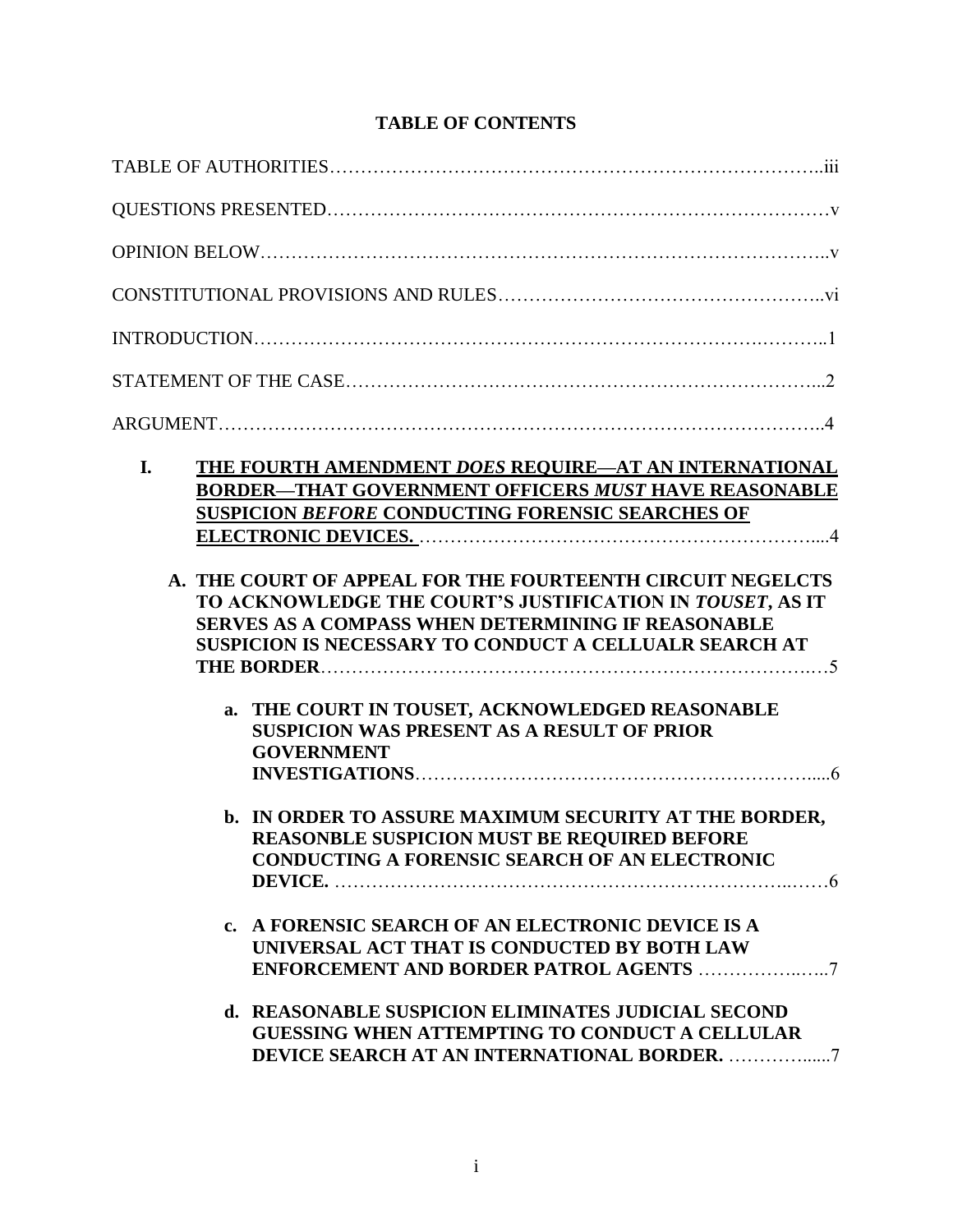| II. | THE GOVERNMENT'S ACQUISITIONS OF: [1] THREE DAYS OF CELL-           |
|-----|---------------------------------------------------------------------|
|     | <b>SITE LOCATION INFORMATION; [2] ONE-HUNDRED CUMULATIVE</b>        |
|     | HOURS OF CELL-SITE LOCATION INFORMATION OVER TWO WEEKS;             |
|     | AND [3] CELL-SITE LOCATION INFORMATION COLLECTED FROM               |
|     | <b>CELL TOWER DUMPS-PURSUANT TO 18 U.S.C. § 2703(d)-DOES</b>        |
|     | <i>VIOLATE</i> THE FOURTH AMENDMENT OF AN INDIVIDUAL—IN LIGHT       |
|     | OF THIS COURT'S LIMITATION ON THE USE OF CELL-SITE                  |
|     | <b>LOCATION INFORMATION IN CARPENTER V. UNITED STATES, 585 U.S.</b> |
|     |                                                                     |
|     |                                                                     |
|     | A. THE COURT OF APPEAL, FOR THE FOURTEENTH CIRCUIT,                 |
|     | ERRONEOUSLY READS CARPENTER AS HOLDING THAT ONLY SEVEN              |
|     | DAYS OR MORE OF CSLI CAN VIOLATE AN INDIVIDUAL'S                    |
|     |                                                                     |
|     |                                                                     |
|     | a. A DECISION NEEDS TO BE MADE, BY THIS COURT, CLARIFYING           |
|     | THAT ALL CSLI REQUESTS-ABSENT ANY EXCEPTION-ARE                     |
|     | SEARCHES, INVOKING FOURTH AMENDMENT PROTECTIONS,                    |
|     |                                                                     |
|     |                                                                     |
|     | <b>b. CARPENTER EMPHATICALLY HOLDS THAT GOVERNMENT</b>              |
|     | ACQUISITION OF CELL-SITE RECORDS IS A FOURTH                        |
|     | AMENDMENT SEARCH-THUS, REQUIRING A WARRANT FOR                      |
|     | <b>REQUESTS FOR FEWER THAN SEVEN DAYS OF DATA. 12</b>               |
|     |                                                                     |
|     | c. THE INTRINSIC FACTS OF PETITIONER'S CASE ARE IDENTICAL           |
|     | TO THE OPERATIVE FACTS IN CARPENTER-THUS,                           |
|     | <b>WARRANTING A REVERSAL OF PETITIONER'S CONVICTION</b>             |
|     | ON THE GROUNDS THAT THE CSLI RECORDS-OBTAINED IN A                  |
|     | <b>SERACH WITHOUT PROBABLE CAUSE-DID VIOLATE</b>                    |
|     | PETITIONER'S FOURTH AMENDMENT RIGHTS 13                             |
|     | <b>FACTS AS THEY RELATE TO CARPENTER 13</b><br>i.                   |
|     |                                                                     |
|     |                                                                     |
|     |                                                                     |
|     |                                                                     |
|     |                                                                     |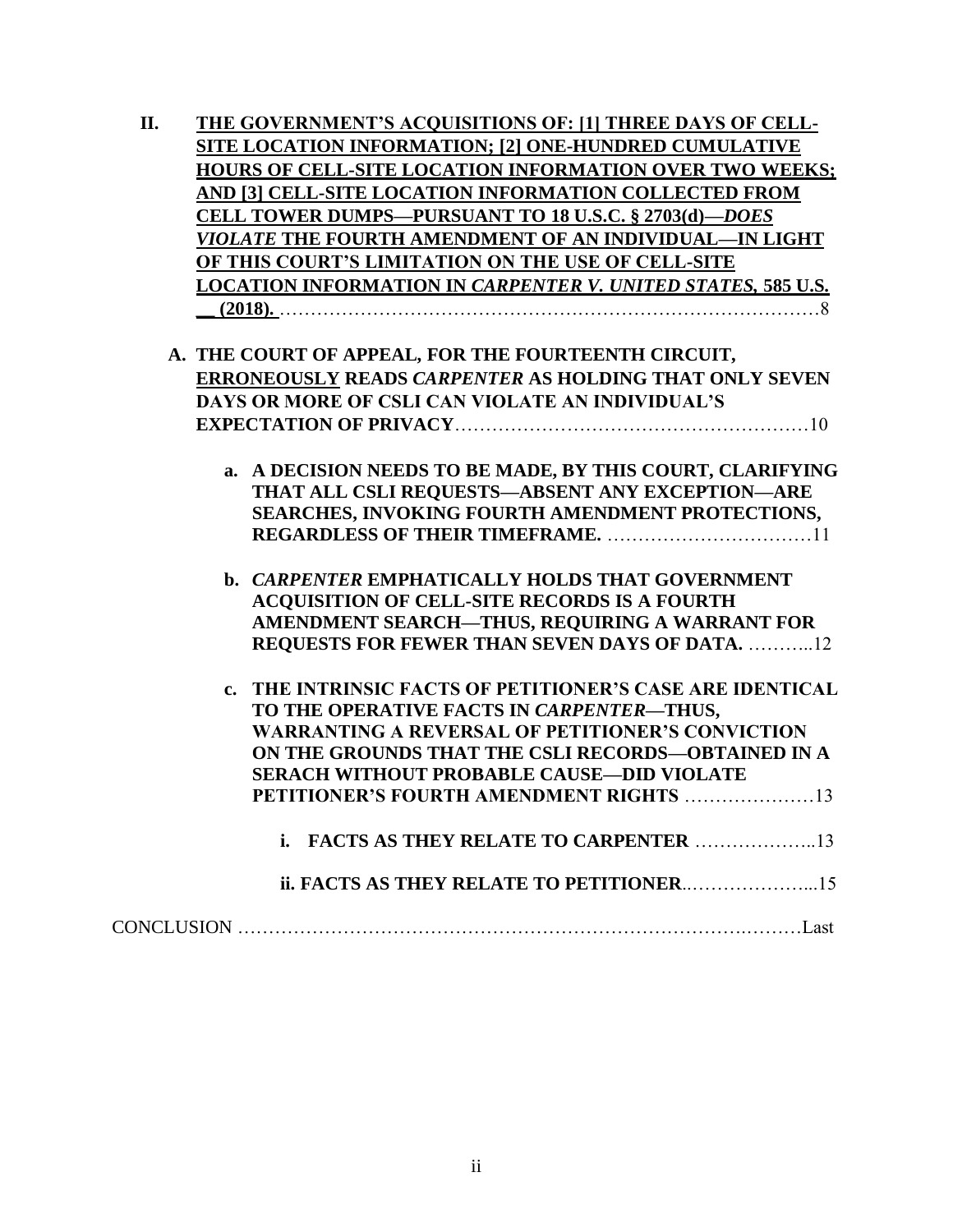| <b>CASES</b>                                                   | Pages |
|----------------------------------------------------------------|-------|
| Boyd v. United States,                                         |       |
| Camera v. Municipal Court of City and County of San Francisco, |       |
| Carpenter v. United States,                                    |       |
| Cuyler v. Sullivan,                                            |       |
| Escaton v. United States,                                      |       |
| Katz v. United States,                                         |       |
| Kyllo v. United States,                                        |       |
| Patton v. Yount,                                               |       |
| Riley v. California,                                           |       |
| Smith v. Maryland,                                             |       |
| U.S. $\nu$ . Arvizu,                                           |       |
| United States v. Di Re,                                        |       |
| U.S. v. Flores-Montano                                         |       |
| United States v. Jones,                                        |       |

# **TABLE OF AUTHORITIES**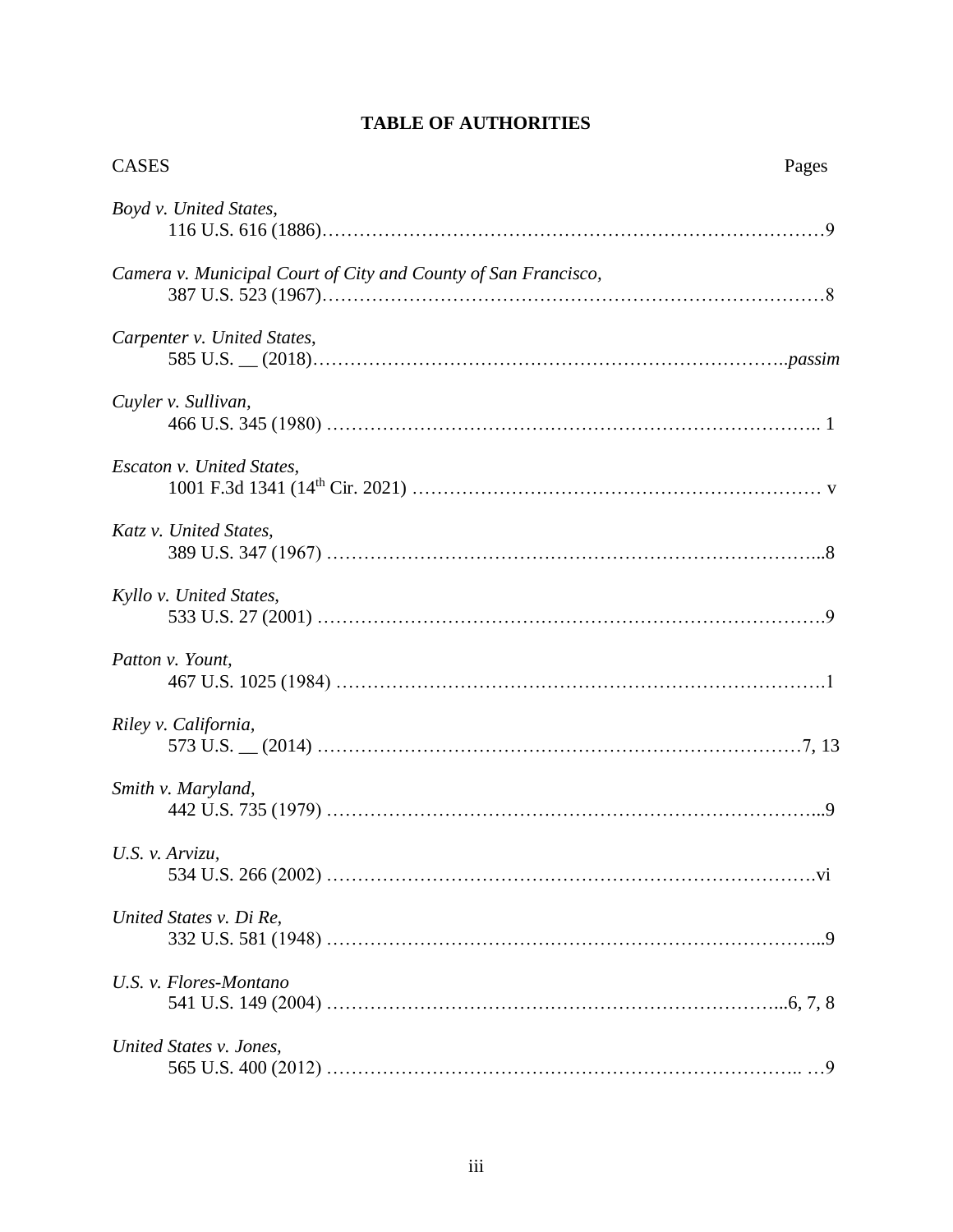| United States v. Lewis,  |  |
|--------------------------|--|
| United States v. Kiser,  |  |
| United States v. Ramsey, |  |
| United States v. Touset, |  |
| U.S. v. Williams,        |  |
| Wright v. West,          |  |
| CONSTITUTIONAL PROVISION |  |
| U.S. Const.              |  |
| U.S. Const.              |  |
| <b>OTHER AUTHORITIES</b> |  |
| 18 U.S.C.                |  |
| 18 U.S.C.                |  |
| 18 U.S.C.                |  |
| 18 U.S.C.                |  |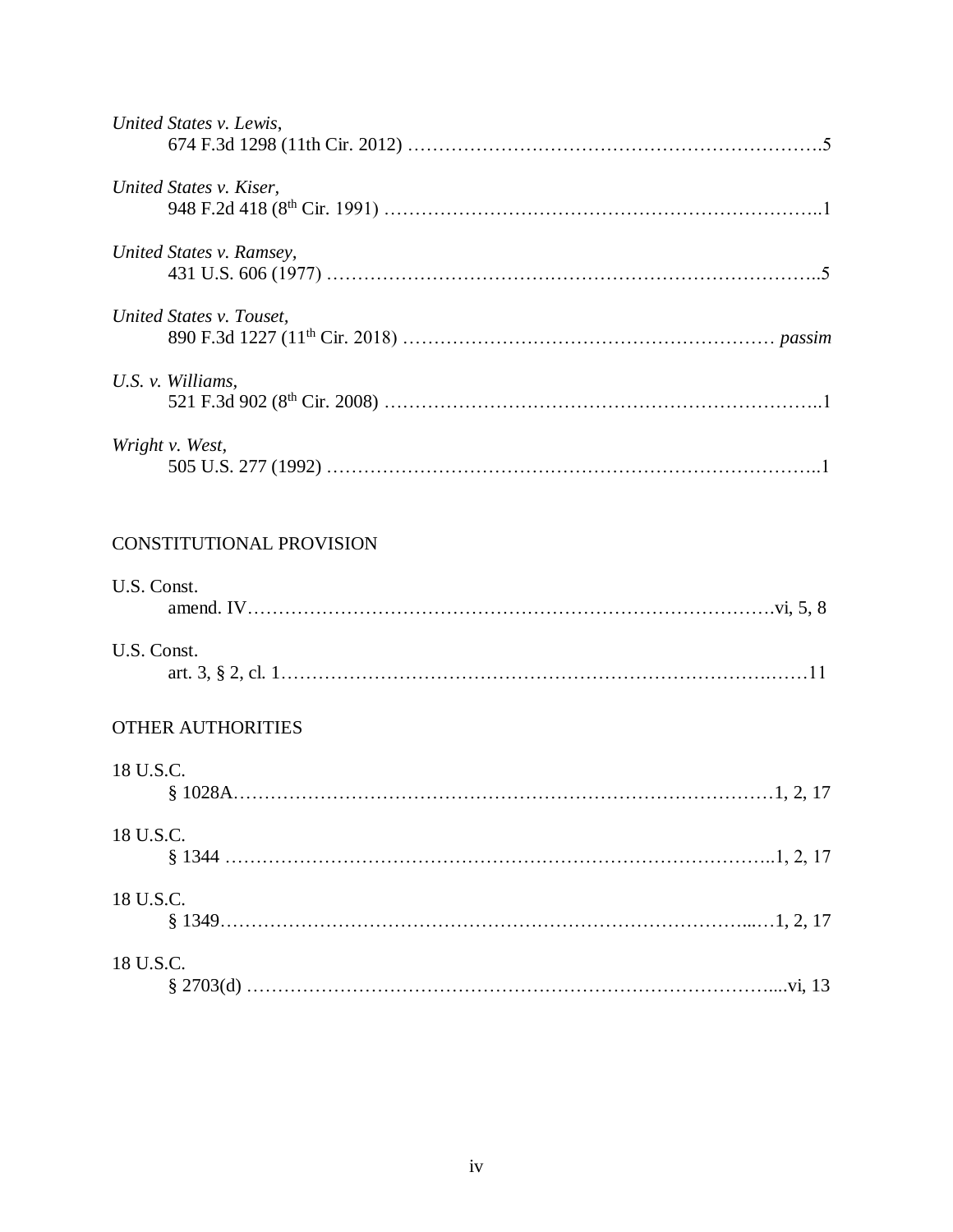### **QUESTIONS PRESENTED**

### **I. Level of Suspicion Required for Forensic Searches at the Border:**

Whether the Fourth Amendment requires that the government officers must have reasonable suspicion before conducting forensic searches of electronic devices at an international border.

### **II. Cell-Site Location Information Requests Under** *Carpenter***:**

Whether the government's acquisitions pursuant to 18 U.S.C.  $\S 2703(d)$  of three days of cell-site location information, one-hundred cumulative hours of cell-site location information over two weeks, and cell-site location information collected from cell tower dumps violate the Fourth Amendment of an individual in light of this Court's limitation on the use of cell-site location information in *Carpenter v. United States,*  585 U.S. \_\_ (2018).

### **OPINIONS BELOW**

The decision of the United States Court of Appeal, for the Fourteenth Circuit, (affirming the decision of the United States District Court for the District of West Texas), is reported in *Escaton v. United States,* 1001 F.3d 1341 (14th Cir. 2021). (R. at 14). Both the District Court and the Court of Appeal concluded that Petitioner's Fourth Amendment rights were not violated. (R. at 14).

Circuit Judge Weber wrote a separate conclusion to which he concurred, in part, and dissented in part. (R. at 14). Judge Weber concurred with the majority decision to affirm the District Court's finding that no reasonable suspicion is required to conduct a forensic search at the border. Judge Weber also concurs with the majority decision with respect to finding that CSLI records from a tower dump does not constitute a search under the Fourth Amendment.

v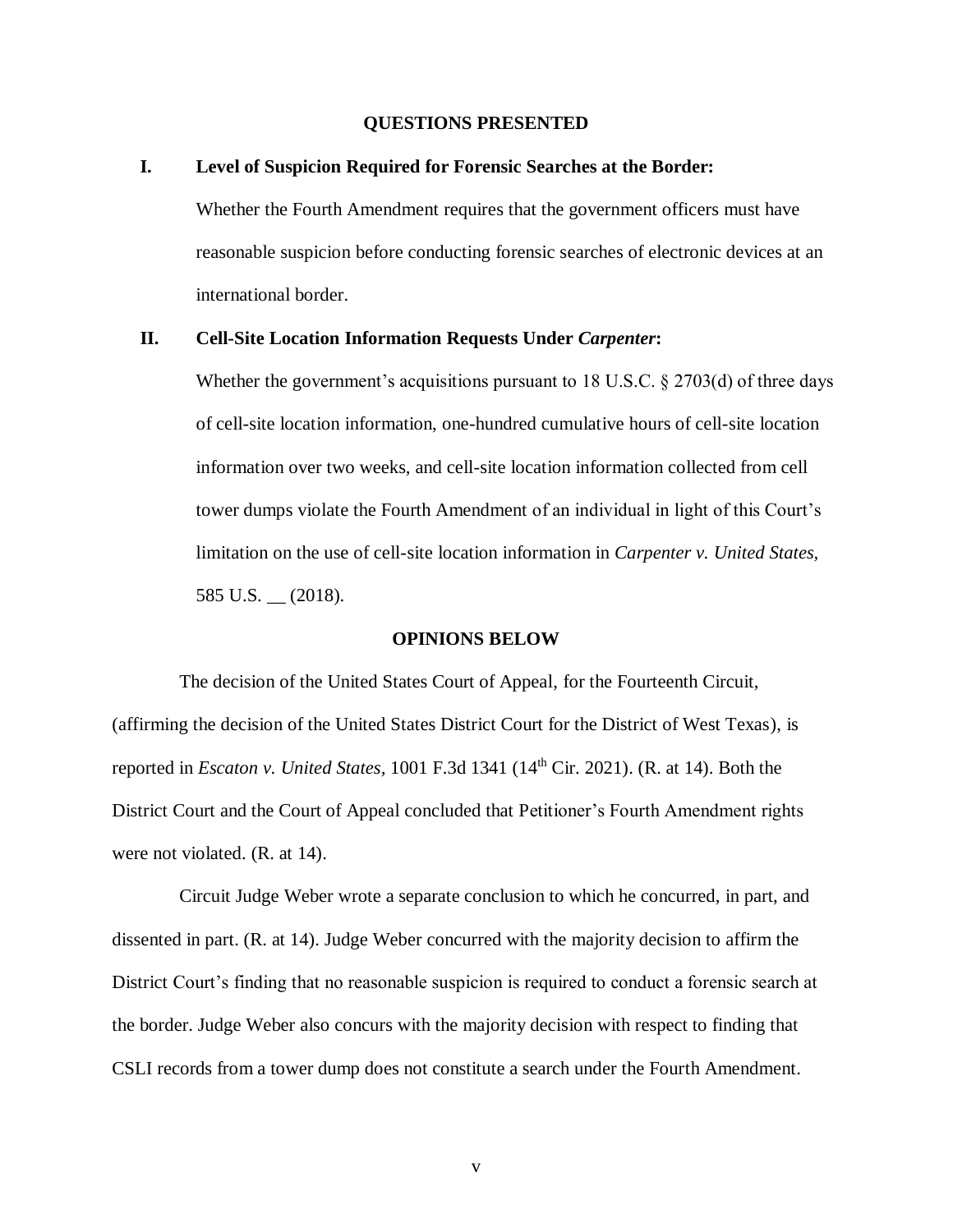Judge Weber dissents, however, with the majority decision affirming the District Court's

findings regarding law enforcement's CSLI requests for Petitioner's Three-day Records and

Weekday Records.

### **CONSTITUTIONAL PROVISIONS AND RULES**

This case involves the Fourth Amendment of the United States Constitution, which

states:

The right of the people to be secure in their persons, houses, papers, and effects, against unreasonable searches and seizures, shall not be violated, and no warrants shall issue, but upon probable cause, supported by Oath or affirmation, and particularly describing the place to be searched, and the persons or things to be seized.

U.S. Const. amend. IV.

Additionally, this case concerns governmental acquisitions pursuant to 18 U.S.C. §

2703(d), which states:

A court order for disclosure under subsection (b) or (c) may be issued by any court that is a court of competent jurisdiction and shall issue only if the governmental entity offers specific and articulable facts showing that there are reasonable grounds to believe that the contents of a wire of electronic communication, or the records or other information sought, are relevant and material to an ongoing criminal investigation. In the case of a State governmental authority, such a court order shall not issue if prohibited by the law of such State. A court issuing an order pursuant to this section, on a motion made promptly by the service provider, may quash or modify such order, if the information or records requested are unusually voluminous in nature or compliance with such order otherwise would cause an undue burden on such provider.

18 U.S.C.A. § 2703 (West 2019)

### **STANDARD OF REVIEW**

The High Court, in *U.S. v. Arvizu,* 534 U.S. 266 (2002), held that: the "[s]tandard

for…review of reasonable-suspicion determinations is *de novo*, rather than 'abuse of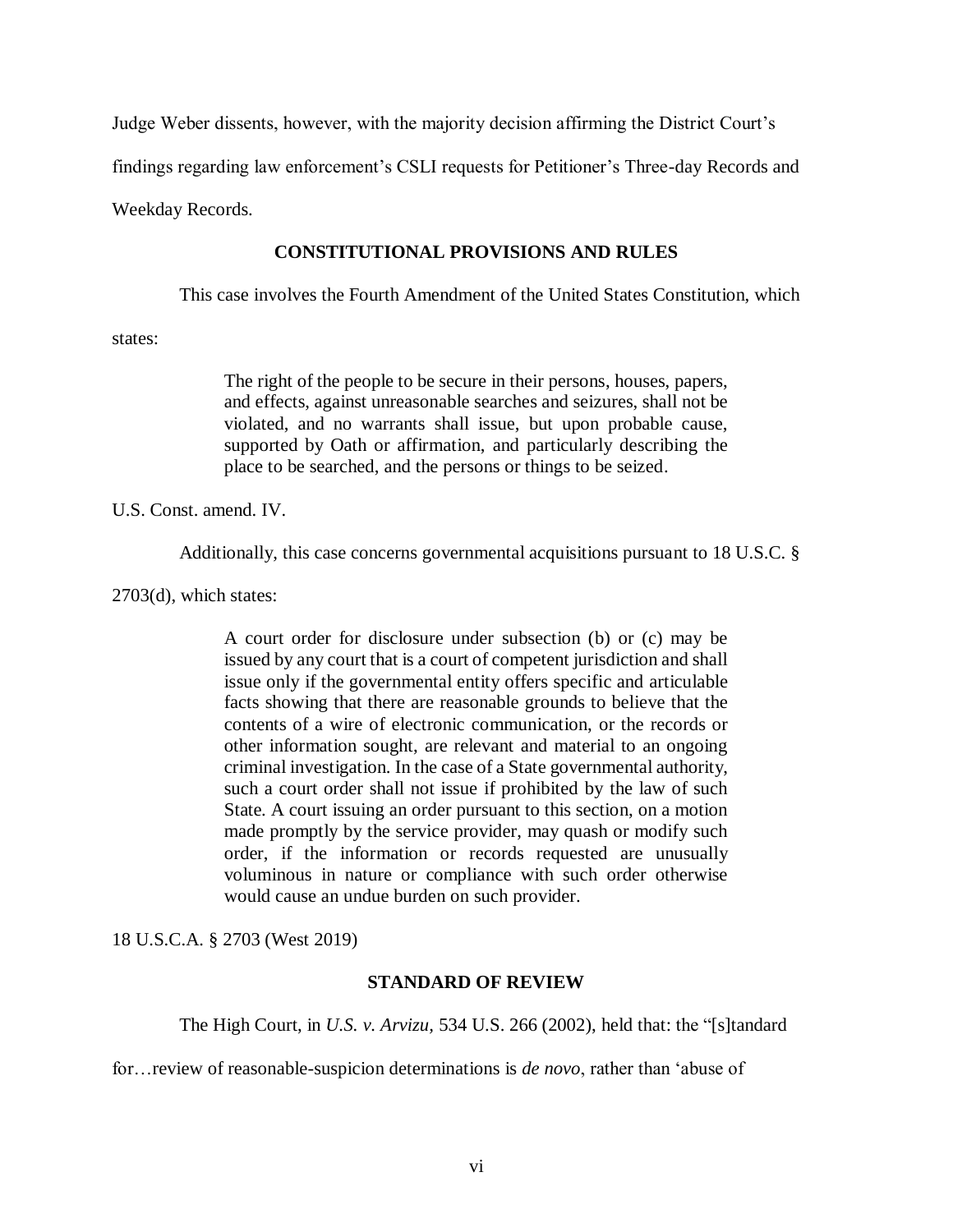discretion.'" The Court, in *U.S. v. Williams*, 521 F.3d 902, 906 (8<sup>th</sup> Cir. 2008), held that:

"[w]hether an individual has a reasonable expectation of privacy under the Fourth Amendment is a question of law [which is to be] reviewed *de novo*." *See United States v. Kiser,* 948 F.2d 418,  $423$  ( $8<sup>th</sup>$  Cir. 1991). The standard of review, concerning conclusions of law and the application of the law to the facts, is *de novo. See Wright v. West,* 505 U.S. 277, 297-98 (1992*)*; *Patton v. Yount,* 467 U.S. 1025, 1038 (1984); *Cuyler v. Sullivan,* 466 U.S. 345, 342 (1980).

#### **INTRODUCTION**

Petitioner's matter, under review by this Court, stems from his conviction regarding Bank Fraud, 18 U.S.C. § 1344, Conspiracy to Commit Bank Fraud, 18 U.S.C. § 1349, and Aggravated Identity Theft, 18 U.S.C. § 1028A. (R. at 6). Prior to trial, Hector Escaton, ("Petitioner"), filed a motion to suppress the results of: [1] a forensic search of his electronic devices while at the international border; and [2] cell-site location information, ("CSLI"), data collected from his wireless carrier. (R. at 6). As a result of the District Court's denial of this motion, Petitioner was convicted of the afore-mentioned charges. The Court of Appeal, for the Fourteenth Circuit, affirmed the District Court's order. (R. at 14).

Petitioner respectfully requests that this Court reverse the denial regarding the motion to suppress the results of the forensic search. This request is being made on the grounds that reasonable suspicion was required prior to any forensic search of an electronic device. In making this argument, Petitioner asserts that the Court of Appeal, for the Fourteenth Circuit, neglected to acknowledge the criteria set forth in *Touset,* which acknowledged that reasonable suspicion was present when an electronic search was conducted at an international border. Petitioner further asserts, that this court look to previously ascertained intelligence available—to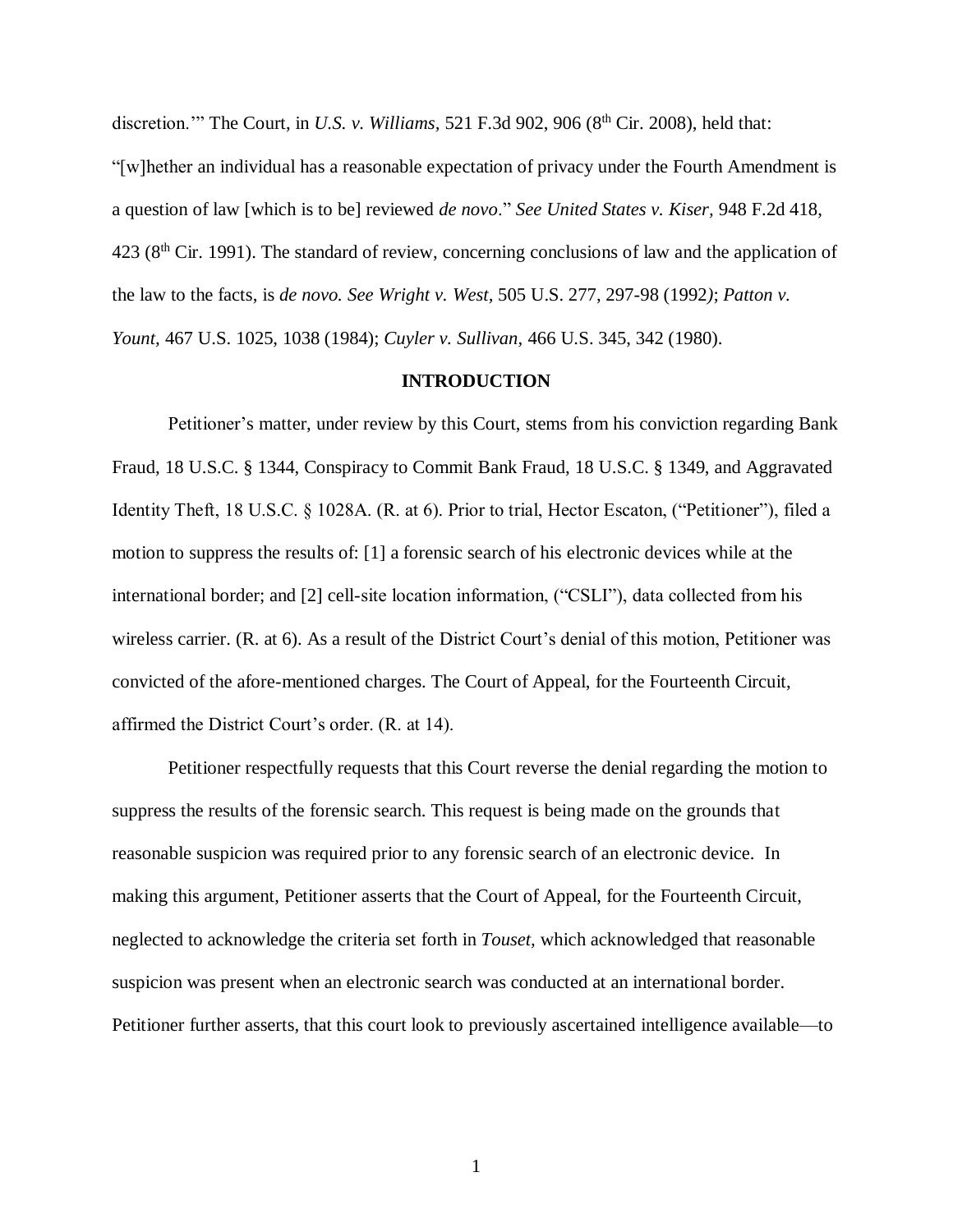determine if reasonable suspicion exists—prior to Government agents conducting an electronic forensic search.

Additionally, Petitioner respectfully requests that this Court reverse the denial regarding the motion to suppress the results of the cell-site location information data collected. This argument is being made upon the grounds that the government's acquisitions of: [1] three days of cell-site location information; [2] one-hundred cumulative hours of cell-site location information over two weeks; and [3] cell-site location information collected from cell tower dumps **does constitute a search,** *thus* **violating protections** *guaranteed* **by the Fourth Amendment.** In making this argument, Petitioner asserts that the Court of Appeal, for the Fourteenth Circuit, erroneously read *Carpenter* as holding that *only* requests of CSLI *in excess* of seven days, or 168 hours, can constitute a search—thus violating an individual's Fourth Amendment expectation of privacy. Petitioner urges this Court to render an Order effectively stating that—there is no limited period for which the government may obtain an individual's historical CSLI free from Fourth Amendment scrutiny. In providing clarity, Petitioner requests that this Court declare: CSLI requests, absent any exception, **are searches**, which invoke Fourth Amendment protections.

#### **STATEMENT OF THE CASE**

Petitioner was convicted of: [1] Bank Fraud, 18 U.S.C. § 1344, [2] Conspiracy to Commit Bank Fraud, 18 U.S.C. § 1349, and [3] Aggravated Identity Theft, 18 U.S.C. § 1028A. (R. at 6). Petitioner was convicted by the United States District Court for the District of West Texas in case number 1:18-cv-012345.

These convictions stem from a border checkpoint stop, occurring on September 25, 2019. (R. at 2). Petitioner—a West Texas citizen and resident—was stopped, and his vehicle was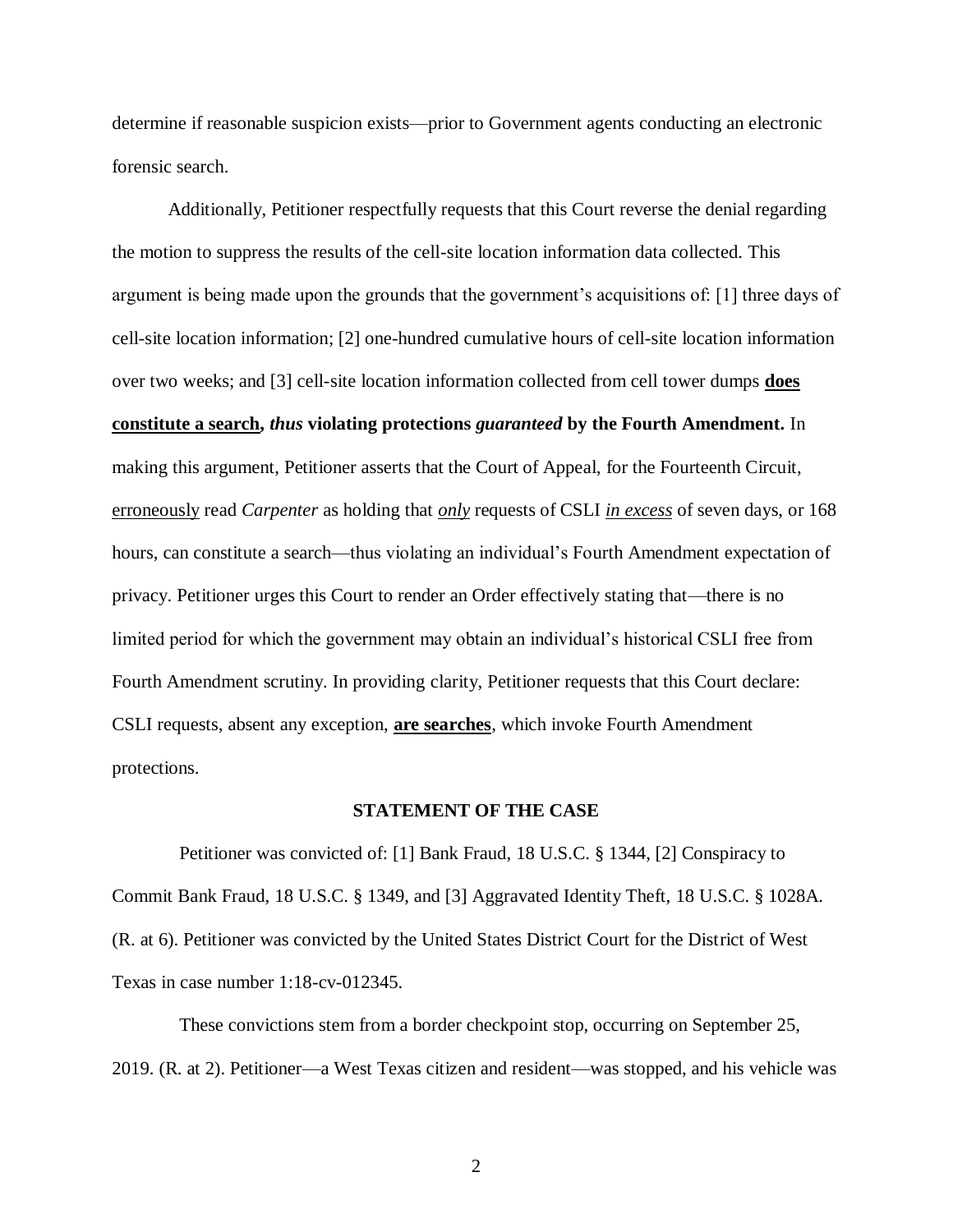inspected. (R. at 2). During this inspection, Officer Ashley Stubbs, of the Customs and Border Protection, ("CBP"), searched all of Petitioner's electronic devises. (R. at 2-3). Without any reasonable suspicion, (R. at 6), Officer Stubbs detained Petitioner's laptop, hard drives, and USB devises—which she submitted to the Immigration and Customs Enforcement, ("ICE"), to have forensically searched. (R. at 3). The information obtained as a result of this search—conducted without reasonable suspicion—ultimately resulted in Petitioner's afore-mentioned convictions.

ICE's forensic search, which was conducted without reasonable suspicion and took several hours, resulted in findings of traces of malware and documents containing individuals' bank account numbers and pins. (R. at 3). In turn, CBP contacted the Federal Bureau of Investigations, ("FBI"), which was subsequently working on a bank fraud investigation concerning ATM's at the Mariposa Bank branches in the city of Sweetwater. (R. at 3). Upon information from the Mariposa Bank, Hale also learned that the bank fraud included ATM's at the Mariposa Bank branches for the city of Escalante. (R. at 3).

Special Agent Hale, ("Hale"), working for the FBI, examined connections between the results of the forensic search—obtained without reasonable suspicion—and the Mariposa Bank fraud investigation for Sweetwater and Escalante. Upon receiving information of the trace malware from CBP, Hale reported Petitioner's information to the FBI for potential bank fraud and identity claims. (R. at 5). The malware found in Petitioner's possession was similar, *but not identical*, to the malware used in the Mariposa Bank in Sweetwater fraud. (R. at 5).

Hale, and U.S. Attorney Hughes, then requested Petitioner's historical cell-site location information records, ("CSLI"). (R. at 5). This request was granted and directed Delos Wireless— Petitioner's wireless carrier—to disclose information for "cell site records corresponding to [Petitioner's]…number…during the period of October 11, 2018 through October 13, 2018[.]" (R.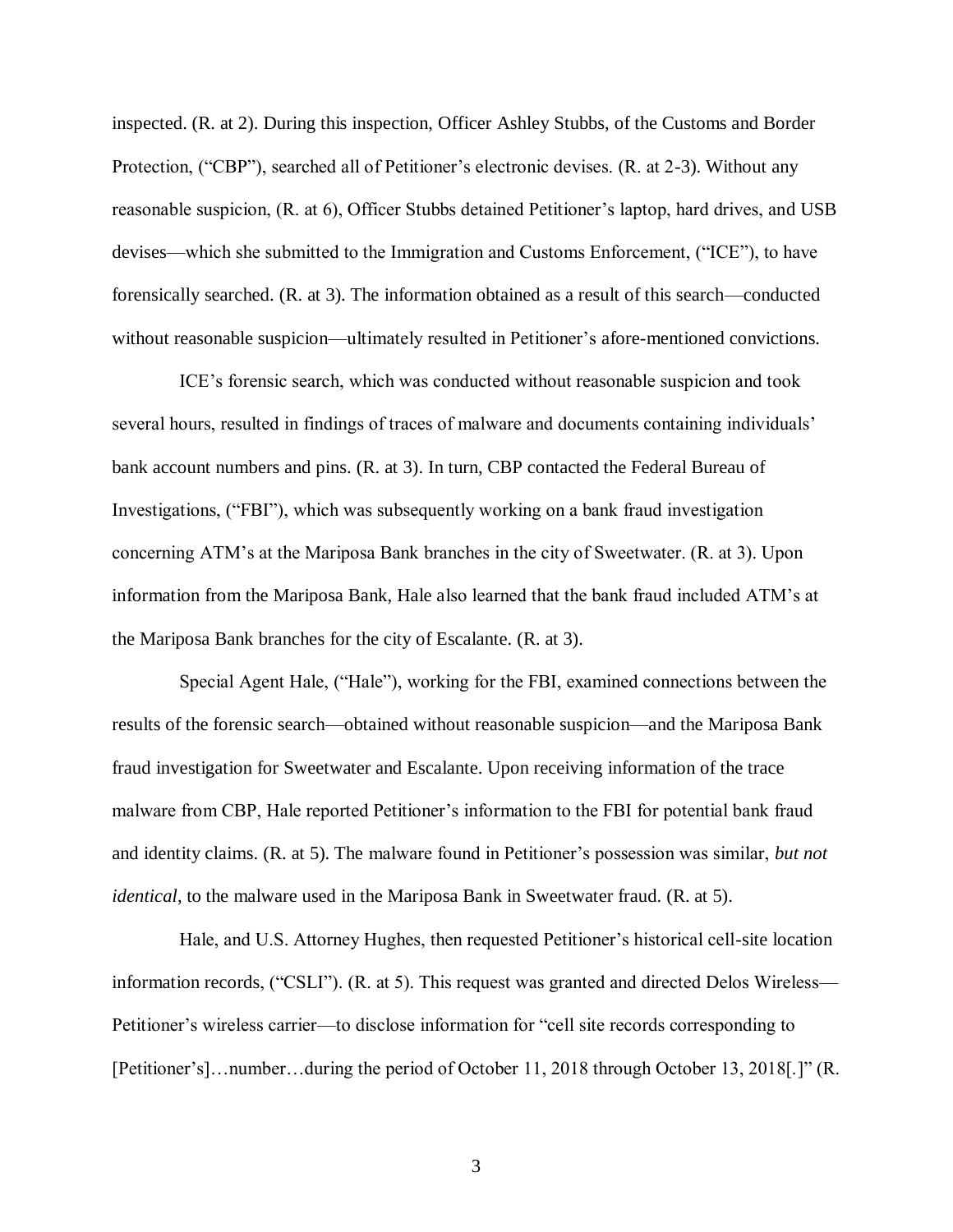at 5). The result of this search placed Petitioner in the area of one of the Sweetwater branches on October 12, 2018. (R. at 5). However, these records **did not** place Petitioner near the town of Escalante.

As a result of no hard evidence to support a conviction, Hale further relied upon additional information obtained through the border checkpoint search, which was conducted without reasonable suspicion. (R. at 5). Hale identified a sticky note placed upon Petitioner's laptop. This sticky note contained a name and number for "Delores". (R. at 5). Suspecting that this name and number *may* contain information regarding the bank fraud, Hale requested a second CSLI. (R. at 5). This second request consisted of CSLI information for both Delores and Petitioner's CSLI for "all weekday records between October 1 and 12 between the hours of 8 AM MDT and 6 PM MDT, as well as all subscriber information for 'Delores's; telephone…" (R. at 5). The requested period of CSLI covers ten weeks during typical business working hours, totaling 100 hours. Seven days of CSLI totals 168 hours. (R. at 5).

Upon the result of the CSLI, Hale learned that telephone information on the note belonged to Delores Abernathy—who had been previously convicted of ATM skimming—bank fraud. (R. at 5). Abernathy was indicted and a search warrant was provided for her home. (R. at 5). In her home, law enforcement found cash and malware. (R. at 5). Abernathy was subsequently arrested. (R. at 5). After she was arrested, Abernathy entered into a plea deal and cooperated with the government in a case against Petitioner. (R. at 6).

#### **ARGUMENT**

# **I. THE FOURTH AMENDMENT** *DOES* **REQUIRE—AT AN INTERNATIONAL BORDER—THAT GOVERNMENT OFFICERS** *MUST* **HAVE REASONABLE SUSPICION** *BEFORE* **CONDUCTING FORENSIC SEARCHES OF ELECTRONIC DEVICES.**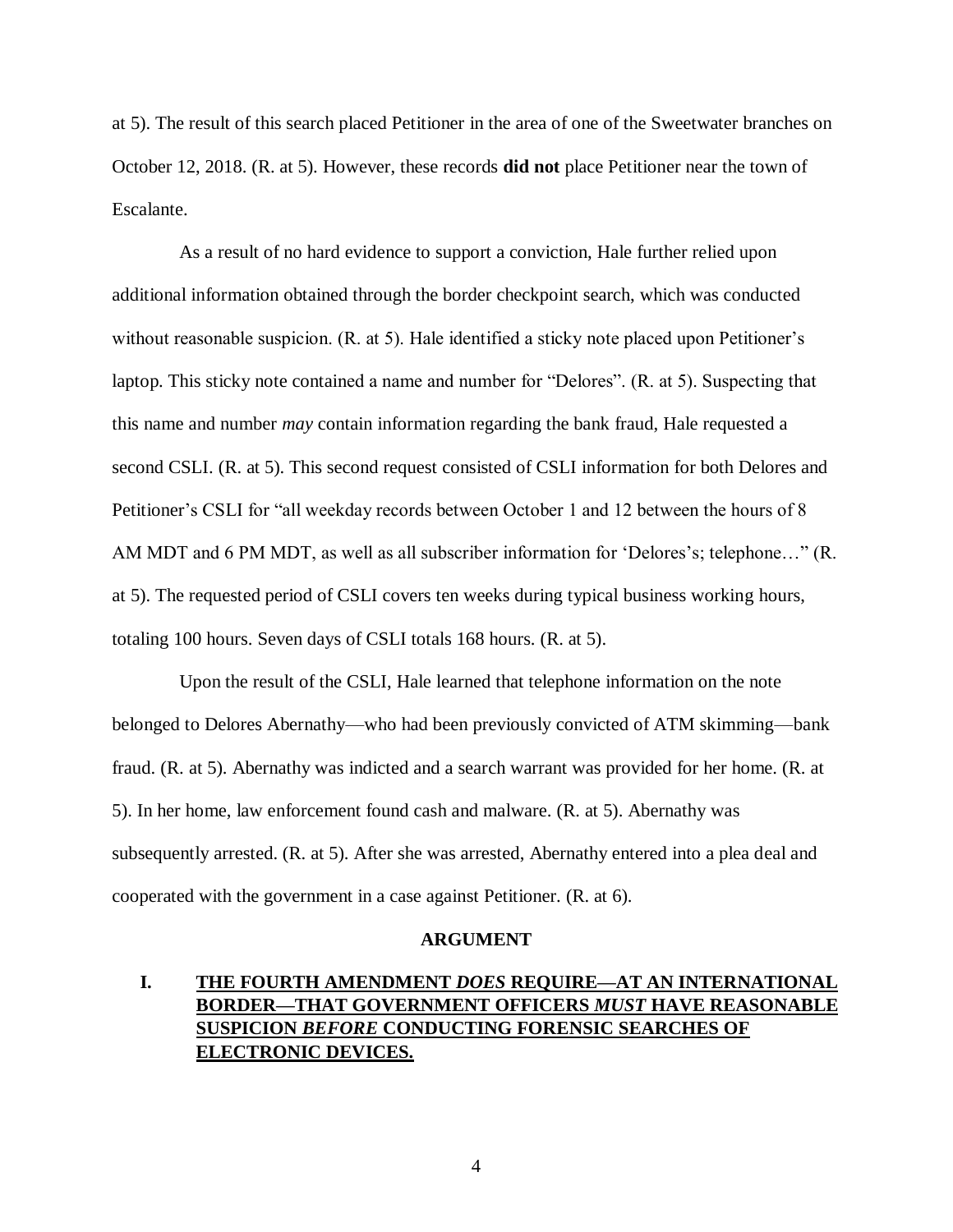Pursuant to the Fourth Amendment of the United States Constitution an individuals right to "to be secure in their persons, houses, papers and effects, against unreasonable searches and seizures, shall not be violated." U.S. Const., amend. IV.Courts have addressed issues pursuant to the Fourth Amendment and have attempted to define what constitutes "searches and seizures."

The Court in *United States v. Touset*, 890 F.3d 1227 (11<sup>th</sup> Cir. 2018), had determined that forensic searches that take place at the border, did not require reasonable suspicion. In fact, the court in *United States v. Ramsey,* 431 U.S. 606, 619 (1977) determined border searches "have been considered to be 'reasonable' by the single fact that the person or item in question had entered into our country from outside. There has never been any additional requirement that the reasonableness of a border search depended on the existence of probable cause." (R. at 7).

Despite these findings that searches at the border may occur without reasonable suspicion or an additional requirement of probable cause, the *Touset Court* makes it a point that "reasonable suspicion existed for the forensic searches of Touset's Electronic Devices." *Touset,* 890 F. 3d at 1237. The ''inquiry focuses on the information available to the officers at the time of the stop.'' *United States v. Lewis*, 674 F.3d 1298, 1305 (11th Cir. 2012).

# **A. THE COURT OF APPEAL FOR THE FOURTEENTH CIRCUIT NEGLECTS TO ACKNOWLEDGE THE COURT'S JUSTIFICATION IN** *TOUSET***, AS IT SERVES AS A COMPASS WHEN DETERMINING IF REASONABLE SUSPICION IS NECESSARY TO CONDUCT A CELLUALR SEARCH AT THE BORDER**

In *Touset* 890 F.3d at 1237 the government had a "particularized and objective basis for suspecting" *Touset* possessed child pornography on his electronic devices. Here, Customs and Border Protection Officer Stubbs had no prior knowledge of any activity, data, or hash values that would have provided Ms. Stubbs with reason to believe Mr. Escanton was involved in prior criminal activity. (R. at 3). The Border Patrol Agent's in *Touset,* had prior knowledge that Touset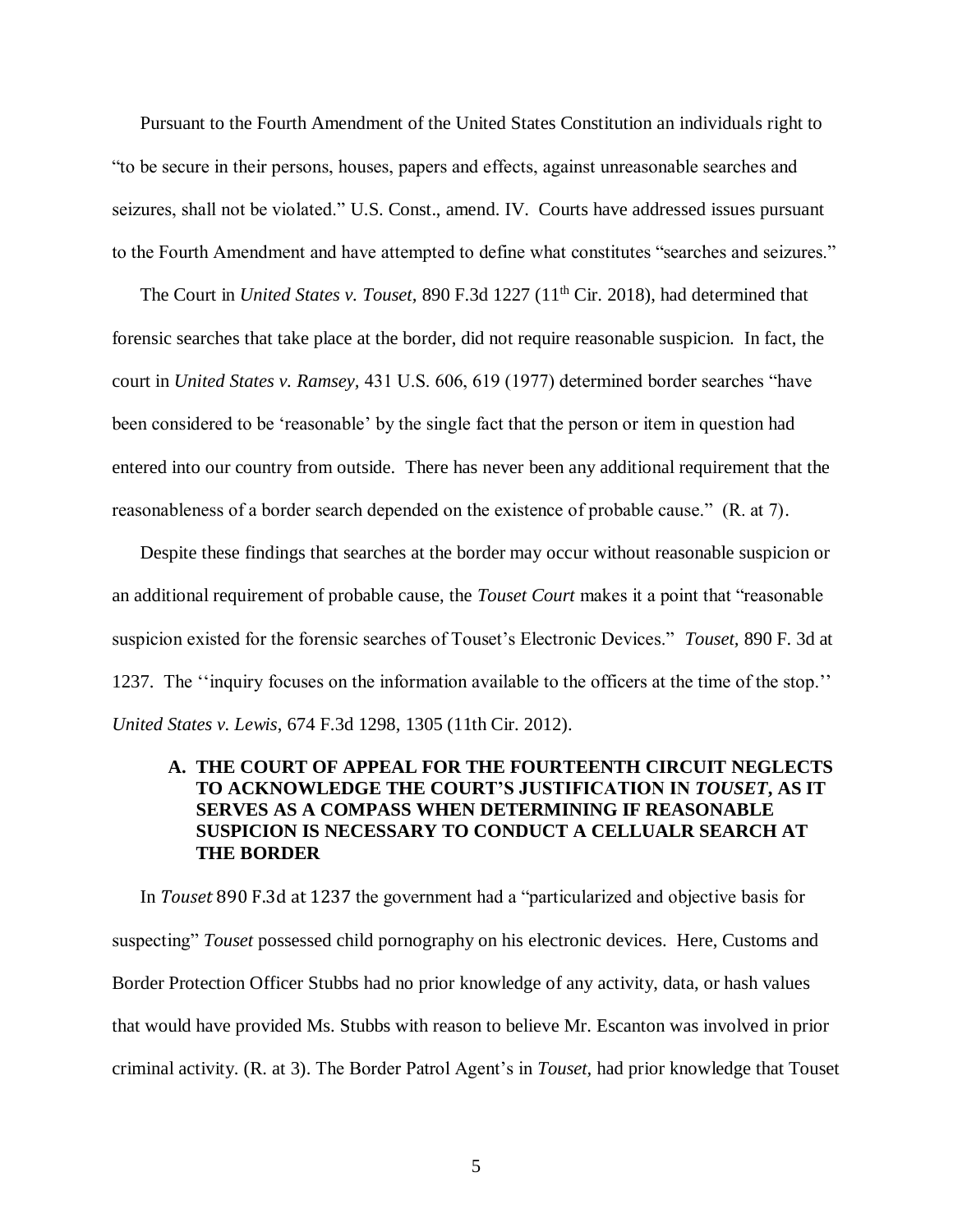sent three prior money transfers to a Western Union account that was associated with cellular and email accounts that contained pornography. *Touset* 890 F.3d at 1237. However, Government officials here obtained the "documents containing individual's bank account numbers and pins, and malware information," after the electronics were delivered to a Computer Forensic examiner. (R. at 3).

### **a. THE COURT IN** *TOUSET,* **ACKNOWLEDGED REASONABLE SUSPICION WAS PRESENT AS A RESULT OF PRIOR GOVERNMENT INVESTIGATIONS**

A significant distinction exists when evaluating if reasonable suspicion is necessary to conduct a cellular device search at the border. The *Touset Court* concluded that "this evidence provided reasonable suspicion for the forensic searches of Touset' s electronic devices." *Touset,* 890 F. 3d at 1237. In addition to this concession, the government agreed "that the applicable fourth amendment test was whether there was reasonable suspicion of criminal activity such that border agents could detain Touset's electronic devices for forensic analysis." *Touset,* 890 F. 3d at 1238. "After a series of investigations by private organizations and the government suggested that Karl Touset was involved with child pornography, border agents forensically searched his electronic devices after he arrived at the Atlanta airport on an international flight." *Touset,* 890 F. 3d at 1230.

# **b. IN ORDER TO ASSURE MAXIMUM SECURITY AT THE BORDER, REASONBLE SUSPICION MUST BE REQUIRED BEFORE CONDUCTING A FORENSIC SEARCH OF AN ELECTRONIC DEVICE.**

"The Government's interest in preventing the entry of unwanted persons and effects is at its zenith at the international border." *U.S. v. Flores-Montano* 541 U.S. 149, 153 (2004). The requirement of reasonable suspicion at the border, will assure that Government agents are equipped with the necessary intelligence and valuable knowledge to anticipate the arrival of any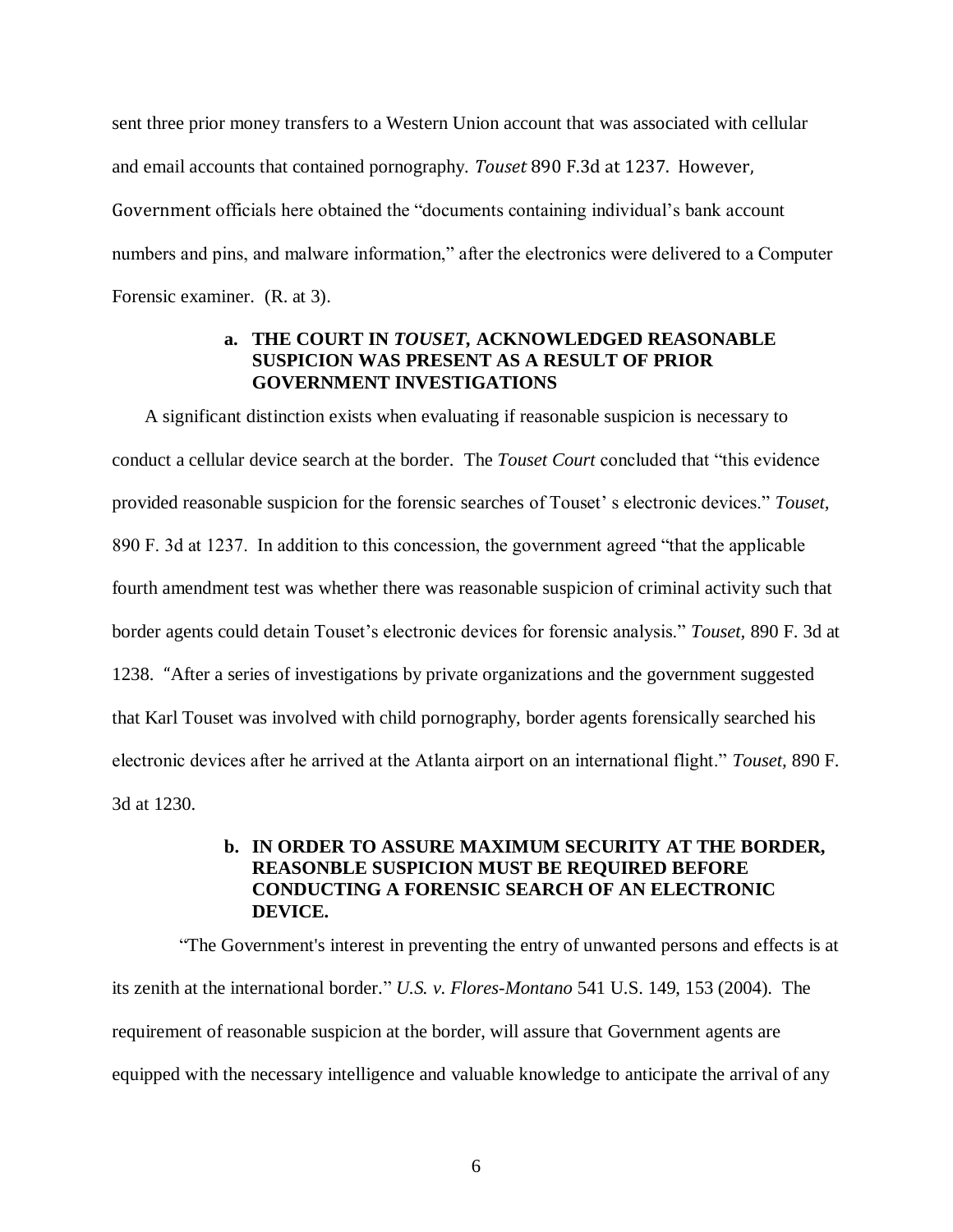unwanted person or entry. The *Flores-Montano Court* described the interest of protecting the border and stated "interest in protecting the borders is illustrated in this case by the evidence that smugglers frequently attempt to penetrate our borders with contraband secreted in their automobiles' fuel tank. Over the past  $5\frac{1}{2}$  fiscal years, there have been 18,788 vehicle drug seizures at the southern California ports of entry. App. to Pet. for Cert. 12a. Of those 18,788, gas tank drug seizures have accounted for 4,619 of the vehicle drug seizures, or approximately 25%." This data acquired over the prior 5 years is an authentic example of intelligence Border Patrol Agents having prior information available to them, thus allowing them to have reasonable suspicion when conducting vehicle searches at border entries. *Flores –Montano,* 541 U.S. at 1586.

## **c. A FORENSIC SEARCH OF AN ELECTRONIC DEVICE IS A UNIVERSAL ACT THAT IS CONDUCTED BY BOTH LAW ENFORCEMENT AND BORDER PATROL AGENTS**

Here, the court neglected to follow the court's ruling in *Riley v. California,* 573 U.S. 2480 (2014) because "Riley addressed a different question: whether the police may, without a warrant, search digital information on a cell phone seized from an individual who has been arrested." (R. at 9). However, though the court believes that *Riley*, provides no clarification of border forensic searches, it fails to distinguish what makes a forensic search of an electronic device different at the border or after an arrest. It is not enough to justify the search of a cellular device because of the location where it is occurring.

### **d. REASONABLE SUSPICION ELIMINATES JUDICIAL SECOND GUESSING WHEN ATTEMPTING TO CONDUCT A CELLULAR DEVICE SEARCH AT AN INTERNATIONAL BORDER.**

In *Touset*, the court held that the increasing sophistication of technology "only heightens the need of the government to search property at the border unencumbered by judicial second guessing." *Touset,* 890 F. 3d at 1235. Because reasonable suspicion would require agents to have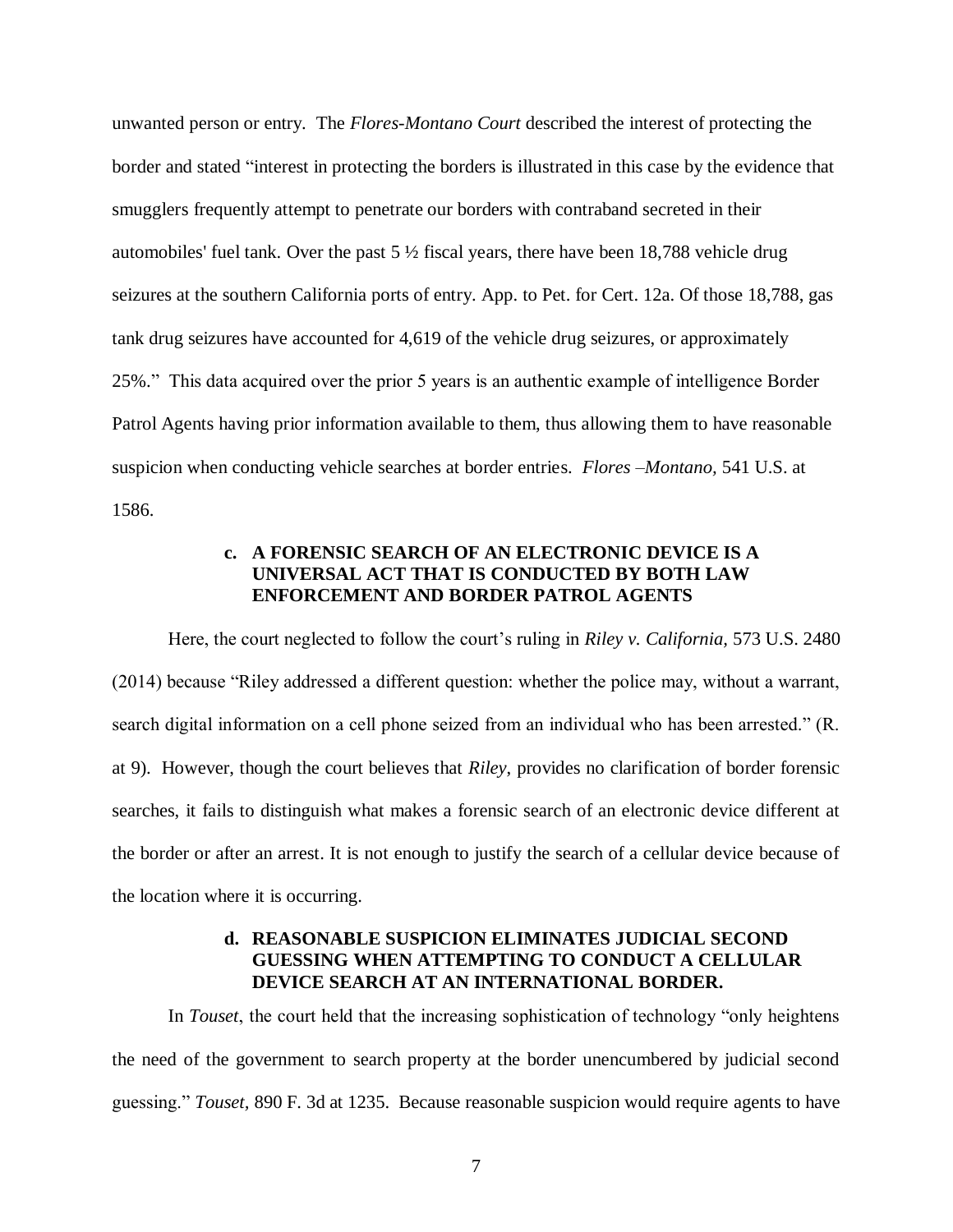prior knowledge or intelligence about one's entry at the border, judicial second guessing would no longer be an issue. However, if reasonable suspicion is not implemented in regard to conducting a cellular device search at the border, there would be no protection from judicial issues and second guessing. In *Flores-Montano,* the court held, "the expectation of privacy is less at the border than it is in the interior." *Flores-Montano* 541 U.S. at 1583. This diminished expectation of privacy is a contributing factor to judicial second guessing. Diminished expectation of privacy should not result in the diminished expectation of a U.S. citizens constitutional right.

# **II. THE GOVERNMENT'S ACQUISITIONS OF: [1] THREE DAYS OF CELL-SITE LOCATION INFORMATION; [2] ONE-HUNDRED CUMULATIVE HOURS OF CELL-SITE LOCATION INFORMATION OVER TWO WEEKS; AND [3] CELL-SITE LOCATION INFORMATION COLLECTED FROM CELL TOWER DUMPS—PURSUANT TO 18 U.S.C. § 2703(d)—***DOES VIOLATE* **THE FOURTH AMENDMENT OF AN INDIVIDUAL—IN LIGHT OF THIS COURT'S LIMITATION ON THE USE OF CELL-SITE LOCATION INFORMATION IN** *CARPENTER V. UNITED STATES,* **585 U.S. \_\_ (2018).**

The Fourth Amendment protects "[t]he right of the people to be secure in their persons, houses, papers, and effects, against unreasonable searches and seizures." U.S. Const., amend. IV. The basic "purpose of this Amendment," our cases have recognized, "is to safeguard the privacy and security of individuals against arbitrary invasions by government officials." *Camera v. Municipal Court of City and County of San Francisco,* 387 U.S. 523, 528 (1967). In *Katz v. United States,* 389 U.S. 347, 351 (1967), the High Court established that "the Fourth Amendment protects people, not places," and expanded the conception of the Amendment to protect certain expectations of privacy, as well. Indeed, the Court stated that the Fourth Amendment protects not only property interests, but also reasonable expectations of privacy. *Id*. Thus, when an individual "seeks to preserve something as private," and the expectation of privacy is "one that society is prepared to recognize as reasonable," it is held that intrusion into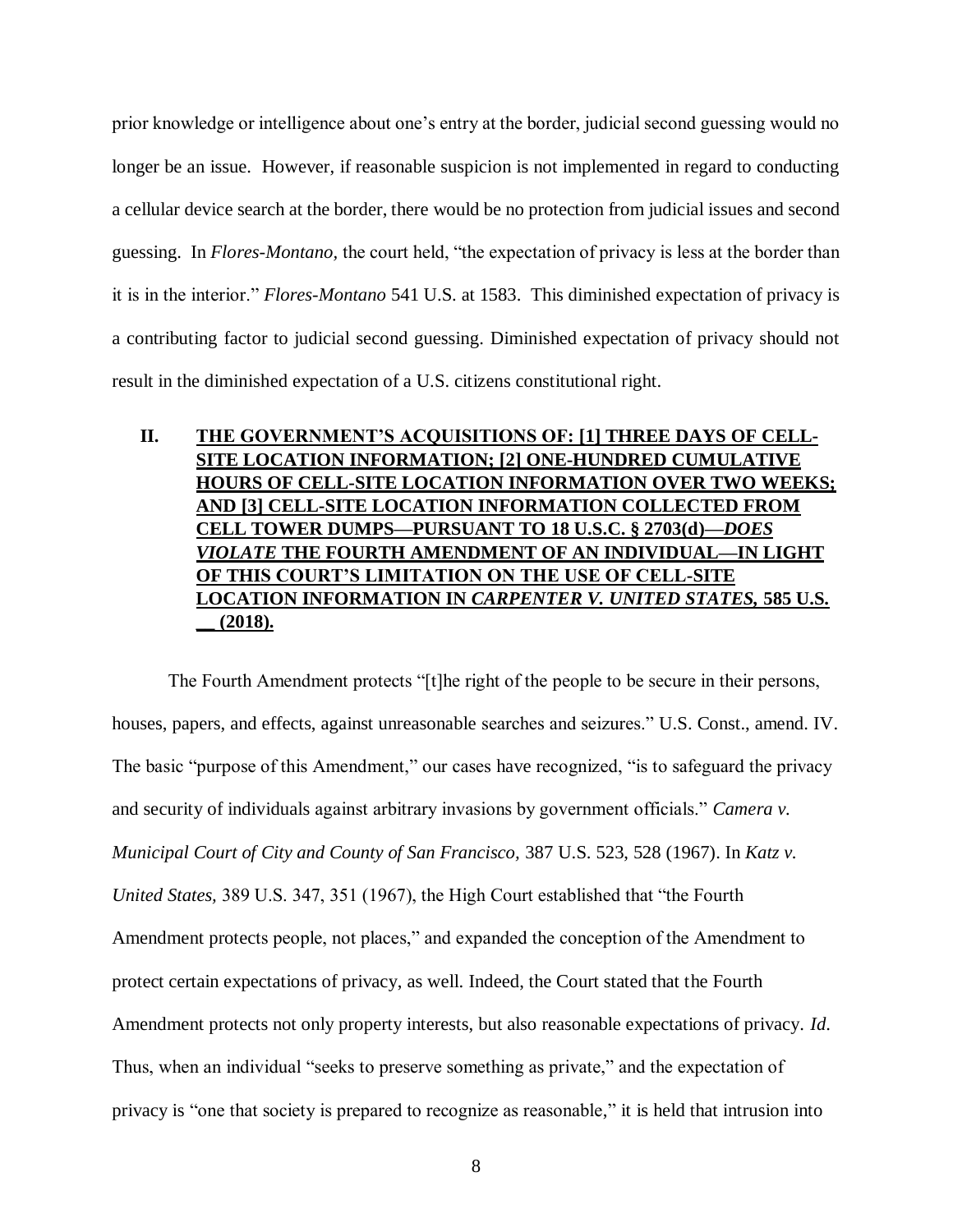the private sphere generally qualifies as a search and requires a warrant supported by probable cause. *Smith v. Maryland,* 442 U.S. 735, 740 (1979).

For issues of law concerning the Fourth Amendment, the Court has historically focused on whether the Government "obtain[ed] information by physically intruding on a constitutionally protected area." *United States v. Jones,* 565 U.S. 400, 405, 406, n. 3 (2012). In determining whether search and seizures are unreasonable, the Court, in *Carpenter v. United States*, 585 U.S. \_\_ (2018) (slip op.), relied upon two guideposts. First, the Court recognized that the Amendment "seeks to secure the privacies of life against arbitrary power." *Boyd v. United States,* 116 U.S. 616, 630 (1886). Second, the Court distinguished that the Amendment seeks "to place obstacles in the way of a too permeating police surveillance. *United States v. Di Re,* 332 U.S. 581, 595 (1948). As technology continues to advance, allowing the Government the capacity to encroach upon areas normally guarded from inquisitive eyes, the Court remarked that it has continuously sought to "assure[] preservation of that degree of privacy against government…" *Kyllo v. United States,* 533 U.S. 27, 34 (2001).

The *Carpenter Court* acknowledged that cell phones, and the services they provide, are "such a pervasive and insistent part of daily life" that "carrying one is indispensable to participation in modern society." *Carpenter*, 585 U.S. (slip op., at 3). In doing so, the Court distinguished that "historical cell-site records present even greater privacy concerns…[because] a cell phone [is] almost a 'feature of human anatomy,'…[and] tracks nearly every movement of its owner." *Id.* at p. 13. Indeed, the Court recognized that "CSLI is an entirely different species…[which] implicates basic Fourth Amendment concerns about arbitrary government power." *Id.* at p. 20. And, while the Court indicated case-specific exceptions—such as exigent circumstances—may apply to compel documents without probable cause, it should not be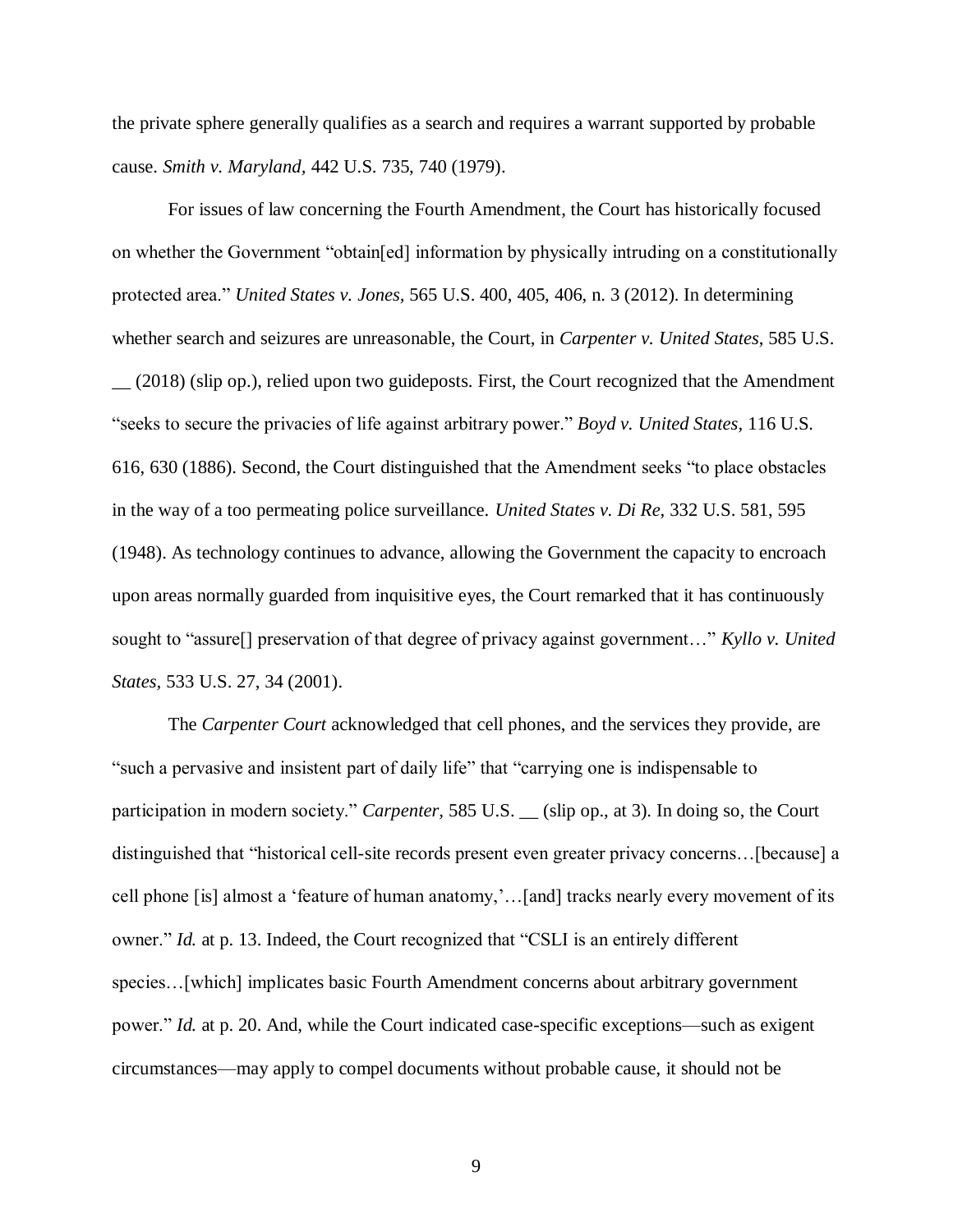understated that the dominant theme regarding access to CSLI is that the "Government will generally need a warrant." *Id.* at p. 25.

The Court concluded, in *Carpenter,* 585 U.S. \_\_ (slip op.), that to ensure that the "progress of science" does not erode the Fourth Amendment protection, the Court was required to decline a *grant* to the state of unrestricted access to a wireless carrier's database of physical location information. *Id.* at p. 22. In its reasoning, the Court opined that: "[i]n light of the deeply revealing nature of CSLI, its depth, breadth, and comprehensive reach, and the inescapable and automatic nature of collection, the fact that such information is gathered by a third party does not make it any less deserving of Fourth Amendment Protection." *Id.* at p. 22.

# **A. THE COURT OF APPEAL, FOR THE FOURTEENTH CIRCUIT, ERRONEOUSLY READS** *CARPENTER* **AS HOLDING THAT ONLY SEVEN DAYS OR MORE OF CSLI CAN VIOLATE AN INDIVIDUAL'S EXPECTATION OF PRIVACY**

The Supreme Court, in *Carpenter*, did "not decide whether there [was] a limited period for which the government may obtain an individual's historical CSLI free from Fourth Amendment Scrutiny, and if so, how long that period may be." *Carpenter*, 585 U.S. (slip op., at 11, 11 n.3). The Court simply stated—in a footnote—that it was "sufficient for [its] purposes today to hold that accessing seven days of CSLI constitutes a Fourth Amendment search." *Id.* In making this assertion, the Court focused on the propriety of seven days simply because "the Government treat[ed] the seven days of CSLI requested from [the wireless carrier] as the pertinent period, even though [the wireless carrier] produced only two days of records. *Id.*

Undoubtedly, the Court decided *Carpenter* upon the facts presently before it. *Carpenter,*  585 U.S. \_\_ (slip op.). Indeed, it is noted in the dissent of the Appeal, that: "the Court did not indicate—much less hold—that a *shorter* period of time would not violate an individual's expectation of privacy." (R. at 15; emphasis added). Moreover, the Court affirmatively stated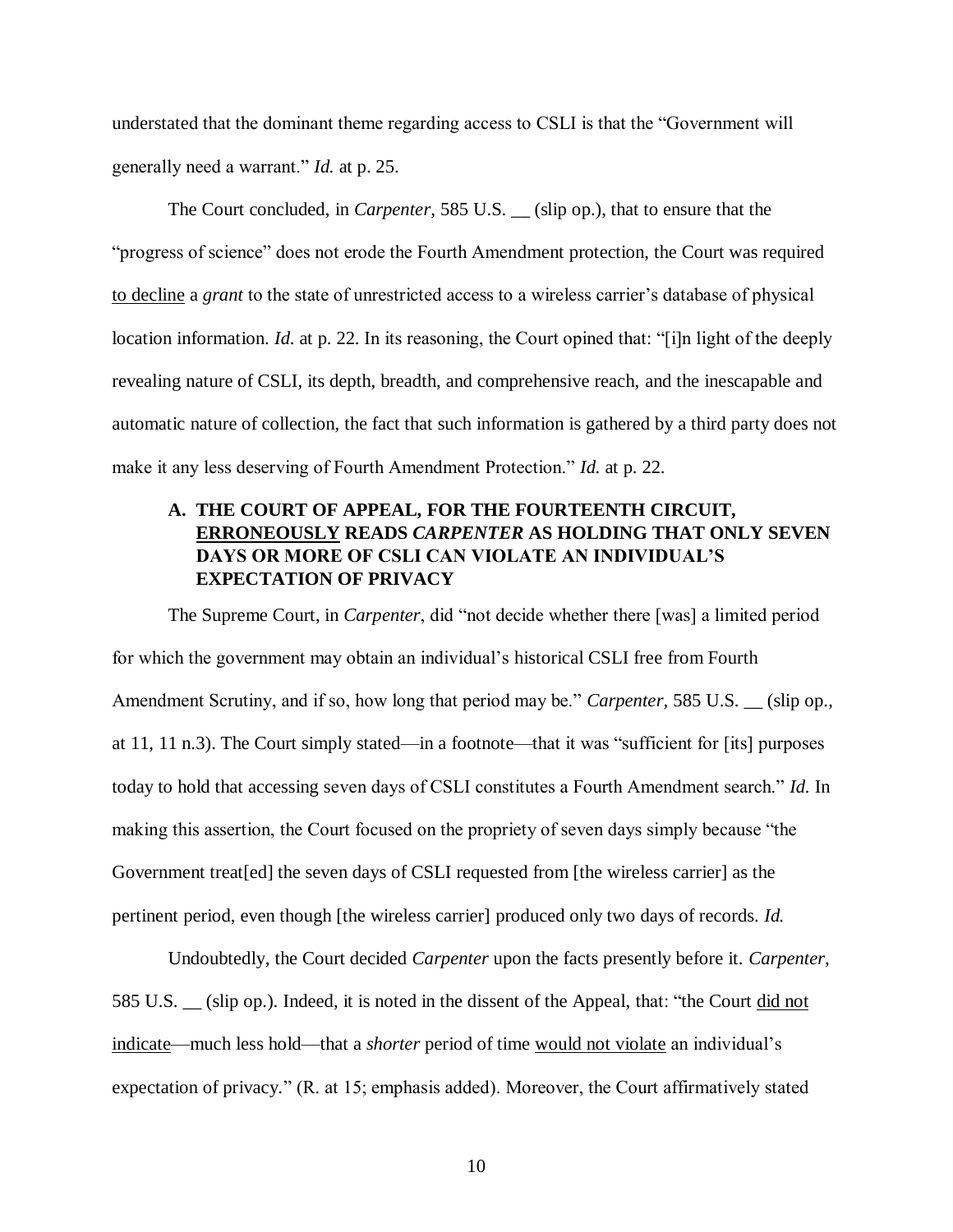that the "government *must* generally obtain a warrant supported by probable cause *before* acquiring such records." *Carpenter,* 585 U.S. \_\_ (slip op., at 18; emphasis added). It is without question that the Court of Appeals, for the Fourteenth Circuit, erroneously read *Carpenter* to hold that only seven days or more of CSLI can violate an individual's expectation of privacy.

# **a. A DECISION NEEDS TO BE MADE, BY THIS COURT, CLARIFYING THAT ALL CSLI REQUESTS—ABSENT ANY EXCEPTION—ARE SEARCHES, INVOKING FOURTH AMENDMENT PROTECTIONS, REGARDLESS OF THEIR TIMEFRAME.**

Petitioner's case comes before this Court ripe for review. "For a suit to be 'ripe' within the meaning of Article III, it must present concrete legal issues, presented in actual cases, not abstractions. U.S. Const. art. 3, § 2, cl. 1. Petitioner's case *does* present concrete legal issues because the Court, in *Carpenter*, **did not** decide whether there was a limited period for which the government may obtain an individual's historical CSLI free from Fourth Amendment scrutiny. *Carpenter,* 585 U.S. (slip op., at 11, 11 n.3); (R. at 15). As a result of not deciding whether there was a limited period for which the government may obtain an individual's historical CSLI, the Court of Appeal, for the Fourteenth Circuit, erroneously read *Carpenter* to hold that only historical CSLI requests *of more than* seven days, or 168 hours, constituted a search. This reading is erroneous because it understates the High Court's rationale that seven days, or 168 hours, was "sufficient for [the Court's] purposes..." (R. at 15) because that was the factual time span before the Court. Thus, the Court of Appeal found, in Petitioner's case, that there was no search involved, to invoke Fourth Amendment protections, when law enforcement requested CSLI information which seemingly circumvents the perceived time limitations of *Carpenter.* As a result, an actual injury *did* occur because Petitioner *was* convicted under the same nucleus of operative facts which reversed Carpenter's conviction—baring the time element.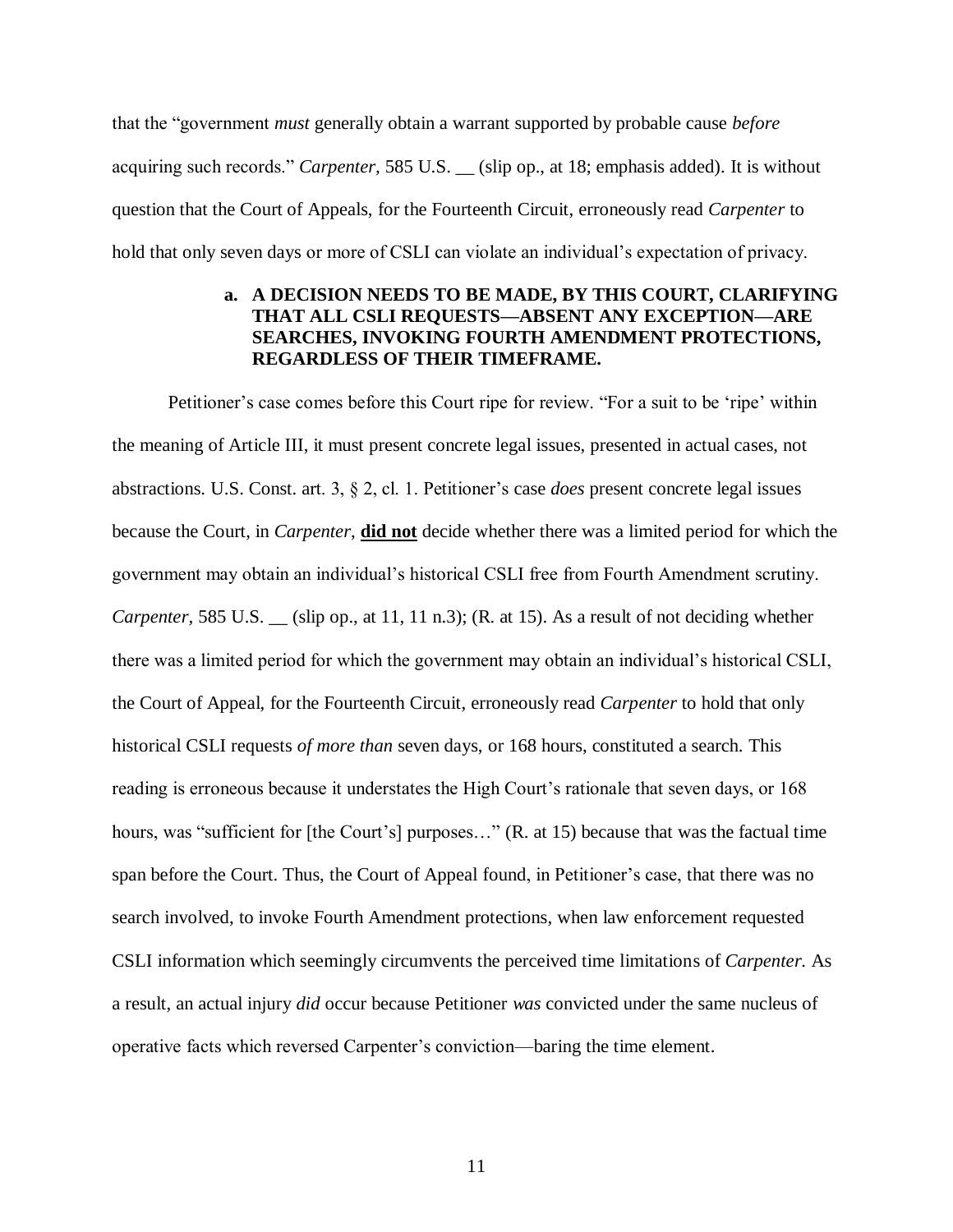Without a decision determining whether there is a limited period for which the government may obtain an individual's historical CSLI free from Fourth Amendment scrutiny, the Courts, and law enforcement, will deliberately continue to side-step of limitations placed in *Carpenter,* seemingly misunderstanding the true message in *Carpenter,* which stated: "get a warrant." *Carpenter,* 585 U.S. \_\_ (slip op., at 19).

Therefore, this Court must provide clarification by holding that all CSLI requests absent any exception—are searches, invoking fourth amendment protections, regardless of their timeframe.

## **b.** *CARPENTER* **EMPHATICALLY HOLDS THAT GOVERNMENT ACQUISITION OF CELL-SITE RECORDS IS A FOURTH AMENDMENT SEARCH—THUS, REQUIRING A WARRANT FOR REQUESTS FOR FEWER THAN SEVEN DAYS OF DATA.**

The Court, in *Carpenter*, unambiguously denied law enforcement the allowance of unrestricted access to CSLI records by stating such actions *are* a search invoking Fourth Amendment protections. In simplistic, unwavering clarity, the Court stated in *Carpenter* that: "[w]e decline to grant the state unrestricted access to a wireless carrier's database of physical location information." *Carpenter,* 585 U.S. \_\_ (slip op., at 22).

The Court, in *Carpenter*, "found that the acquisition of Carpenter's CSLI was a search." *Carpenter,* 585 U.S. \_\_ (slip op., at 18). In concluding that the acquisition of Carpenter's CSLI records was a search, the Court observed that "the Government must generally obtain a warrant supported by probable cause before acquiring such records." *Id*. Perhaps most notably, as it pertains to both *Carpenter* and Petitioner's case, is the Court's assertion that: "a search is undertaken by law enforcement officials to discover evidence *of a wrongdoing*." *Veronica School Dist. 47J v. Acton,* 515 U.S. 646, 652-653 (1995); emphasis added. And a search, "[i]n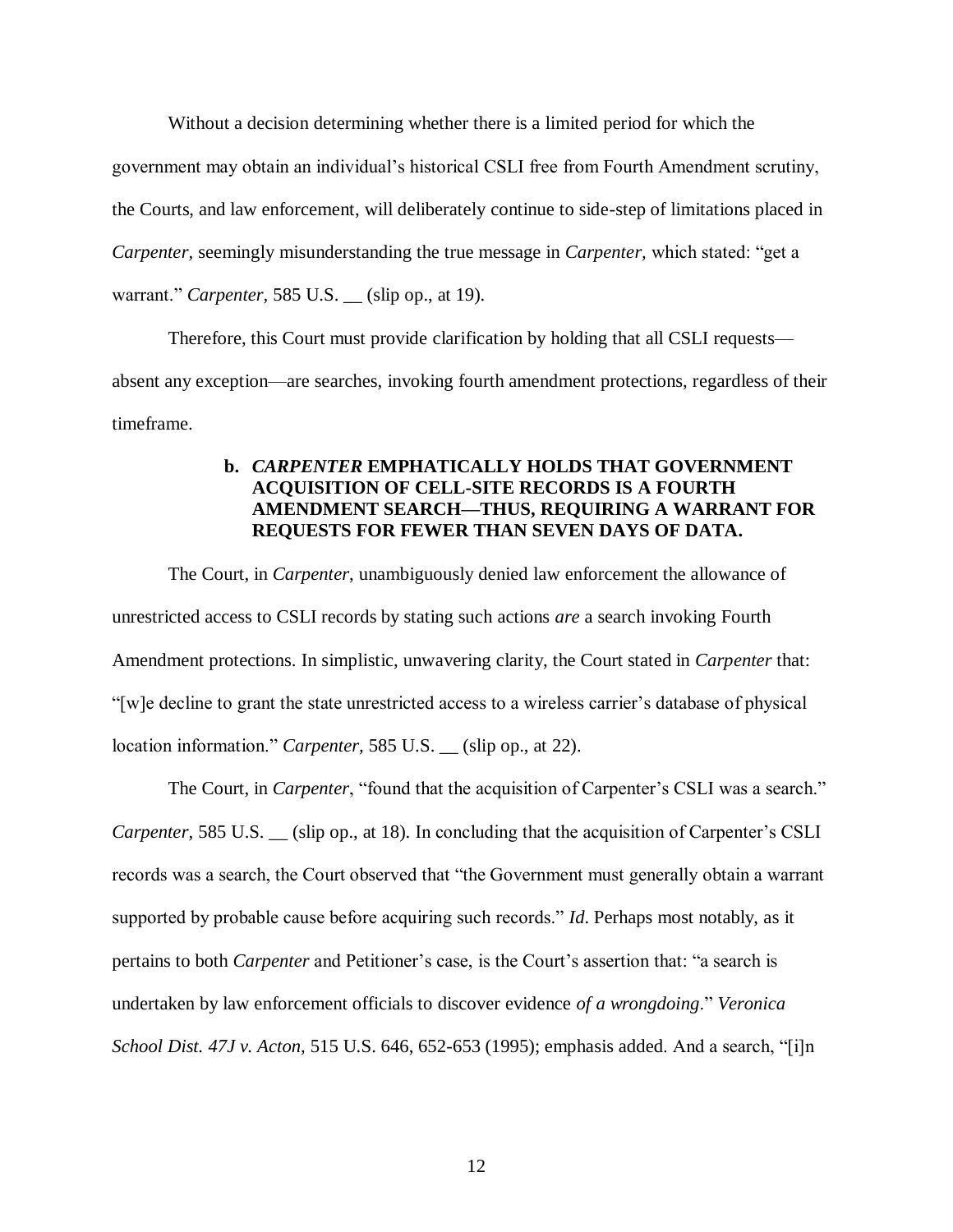the absence of a warrant…is [only] reasonable if it falls within a specific exception to the

warrant requirement." *Riley v. California,* 573 U.S. \_\_ (2014) (slip op., at 5).

Without question, the Court found the acquisition of Carpenter's CSLI *did* constitute a warrantless—search; thus, Carpenter's conviction was reversed. Moreover, the Court declined to *grant* the state unrestricted access to a wireless carrier's database of physical location information. Instead, the Court admonished, with regards to CSLI, that—absent any exception, such as exigent circumstances—the Government will generally need a warrant.

# **c. THE INTRINSIC FACTS OF PETITIONER'S CASE ARE IDENTICAL TO THE OPERATIVE FACTS IN** *CARPENTER***—THUS, WARRANTING A REVERSAL OF PETITIONER'S CONVICTION ON THE GROUNDS THAT THE CSLI RECORDS—OBTAINED IN A SERACH WITHOUT PROBABLE CAUSE—DID VIOLATE PETITIONER'S FOURTH AMENDMENT RIGHTS**

The Court, in *Carpenter*, found that "the government acquired the cell-site records pursuant to a court order issued under the Stored Communications Act, which required the Government to show 'reasonable grounds' for believing that the records were 'relevant and material to an ongoing investigation." *Carpenter*, 585 U.S. (slip op., at 3); 18 U.S.C. § 2703(d). These operative facts—when juxtaposed against Petitioner's case—are indistinguishable because law enforcement obtained Petitioner's cell-site information pursuant to 18 U.S.C. § 2703(d), as well. (R. at 4).

### **i. FACTS AS THEY RELATE TO CARPENTER**

In *Carpenter,* four men suspected of robbing a series of Radio Shacks and T-Mobile stores were arrested. One person confessed to the acts and identified 15 accomplices who participated in the heists. This person additionally gave law enforcement his call records to identify additional numbers. Based from this information, law enforcement obtained record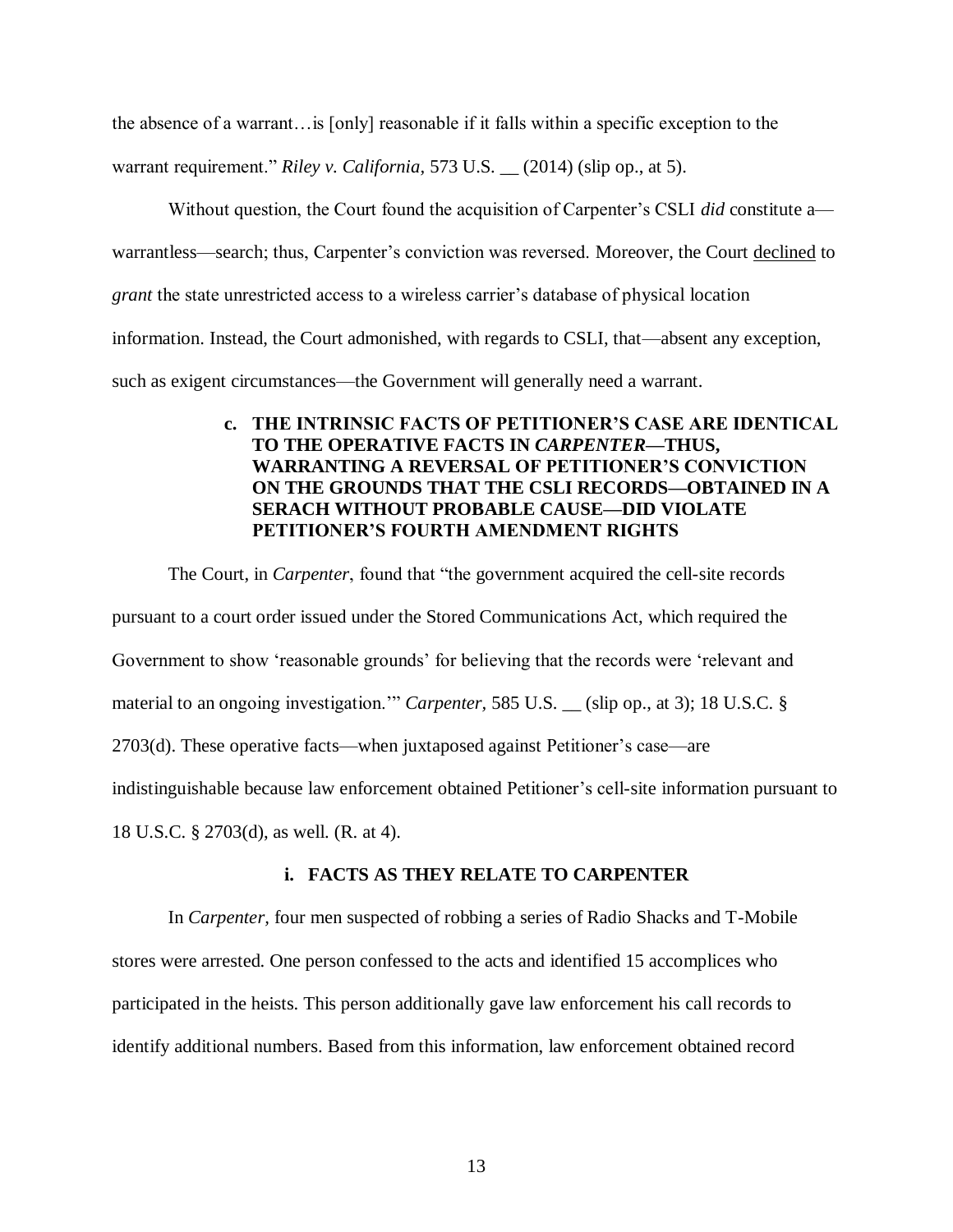information regarding Carpenter—which further provided the necessary information needed for Carpenter's conviction.

Specifically, law enforcement obtained two orders under Carpenter's information. The first order—MetroPCS—was for disclosure of cell-site information during a four-month period. The order sought cell-site information for 152 days, but only received cell-site information for 127. The second order—Sprint—requested cell-site information for seven days, but only two days of cell-site information were produced. *Carpenter,* 585 U.S. \_\_ (slip op., at 3). Prior to obtaining this CSLI information, law enforcement undeniably did not have enough information to support a conviction. Law enforcement used the information provided by Carpenter's codefendant to review Carpenter's movements—retroactively—until they obtained enough evidence to support a conviction.

In finding that the ordered production of these records constituted a search in violation of the Fourth Amendment, the Court stated that "an individual maintains a legitimate expectation of privacy in the record of his physical movements as captured through CSLI. *Carpenter,* 585 U.S. \_\_ (slip op., at 11.) The Court further acknowledged that CSLI mapping "provides an allencompassing record of the holder's whereabouts…provid[ing] an intimate window into a person's life…revealing not only…particular movements, but…many…'privacies of life.'" *Id.* at p. 12. The Court noted that "[a] cell phone faithfully follows its owner beyond public thoroughfares and into private residences…achiev[ing] near perfect surveillance." *Id.* at p. 12-13; emphasis added). Perhaps most importantly, the Court acknowledged that: "cell phones and the services they provide are such a pervasive and insistent part of daily life" and "that carrying one is indispensable to participation in modern society." *Id.* at p. 3.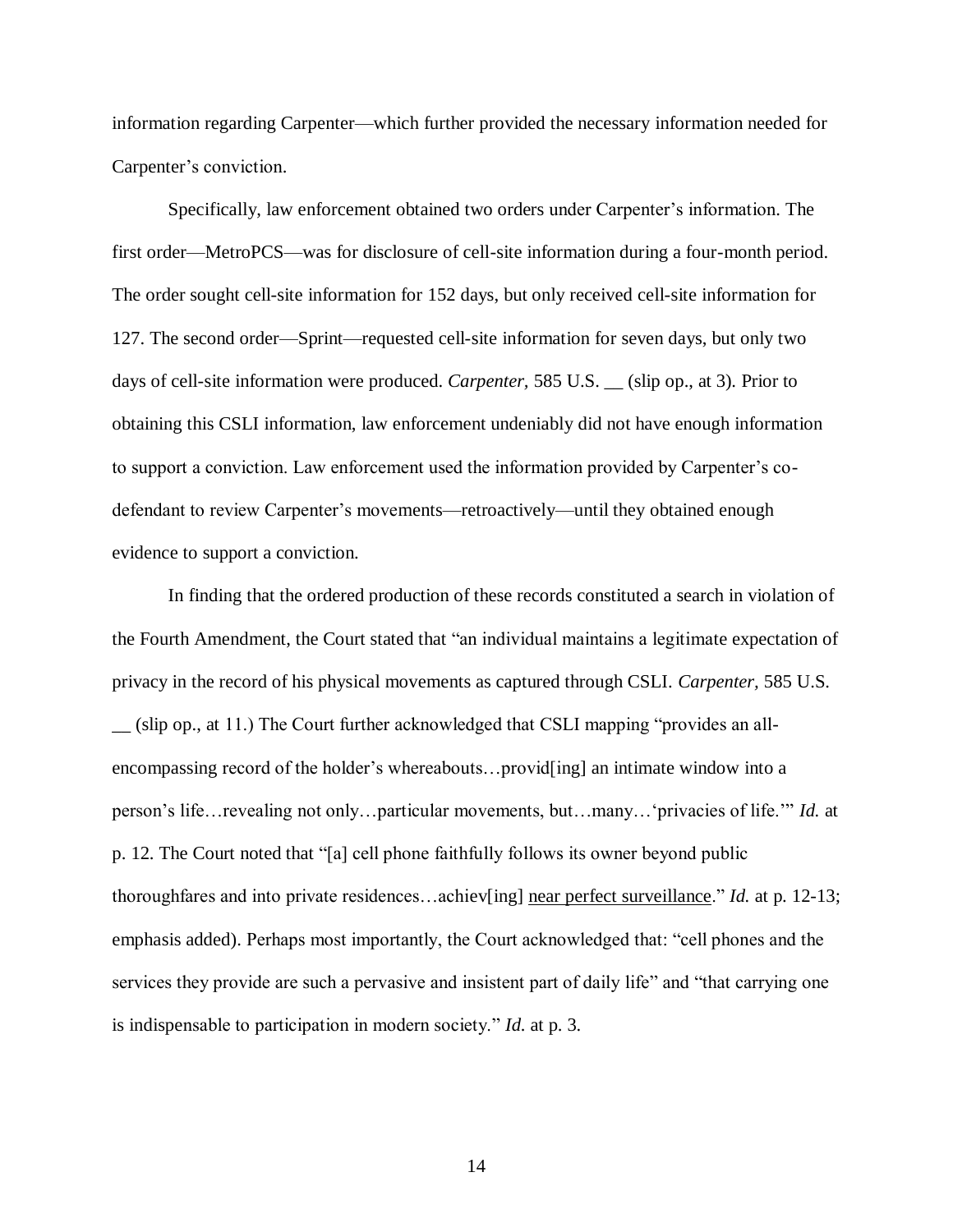Consequently, the Court stated that "an order issued under Section 2703(d) of the Act is not a permissible mechanism for accessing historical cell-site records. Before compelling a wireless carrier to turn over a subscriber's CSLI, the Government's obligation is a familiar one get a warrant." *Carpenter,* 585 U.S. \_\_ (slip op., at 19).

### **ii. FACTS AS THEY RELATE TO PETITIONER**

Petitioner's case is factual indistinguishable from *Carpenter,* but for law enforcement's deliberate attempt to side-step the perceived time constraints of *Carpenter.* Petitioner's case is factual similar to *Carpenter.* In both cases, there was another person who was arrested in connection to the alleged crime. (R. at 5). Like Carpenter*,* a co-defendant in Petitioner's case was arrested, confessed, and assisted law enforcement in charges against Petitioner by providing cell phone numbers and information. (R. at 5).

In Petitioner's case, law enforcement—seemingly having knowledge of the ruling in *Carpenter* because their CSLI request comported to the time constraints perceived in *Carpenter*—specifically sought: [1] three days of cell-site location information; [2] one-hundred cumulative hours of cell-site location information over two weeks; and [3] cell-site location information collected from cell tower dumps. (R. at 5). Like Carpenter, law enforcement did not have enough information necessary for a full conviction. (R. at 5). Law enforcement used the information provided by Petitioner's co-defendant to review Petitioner's movements retroactively—until they obtained enough evidence to support a conviction. And like Carpenter, it was only through use of CSLI records—which law enforcement utilized as a near perfect surveillance of Petitioner's past movements—that Petitioner was implicated as a suspect—and subsequently convicted.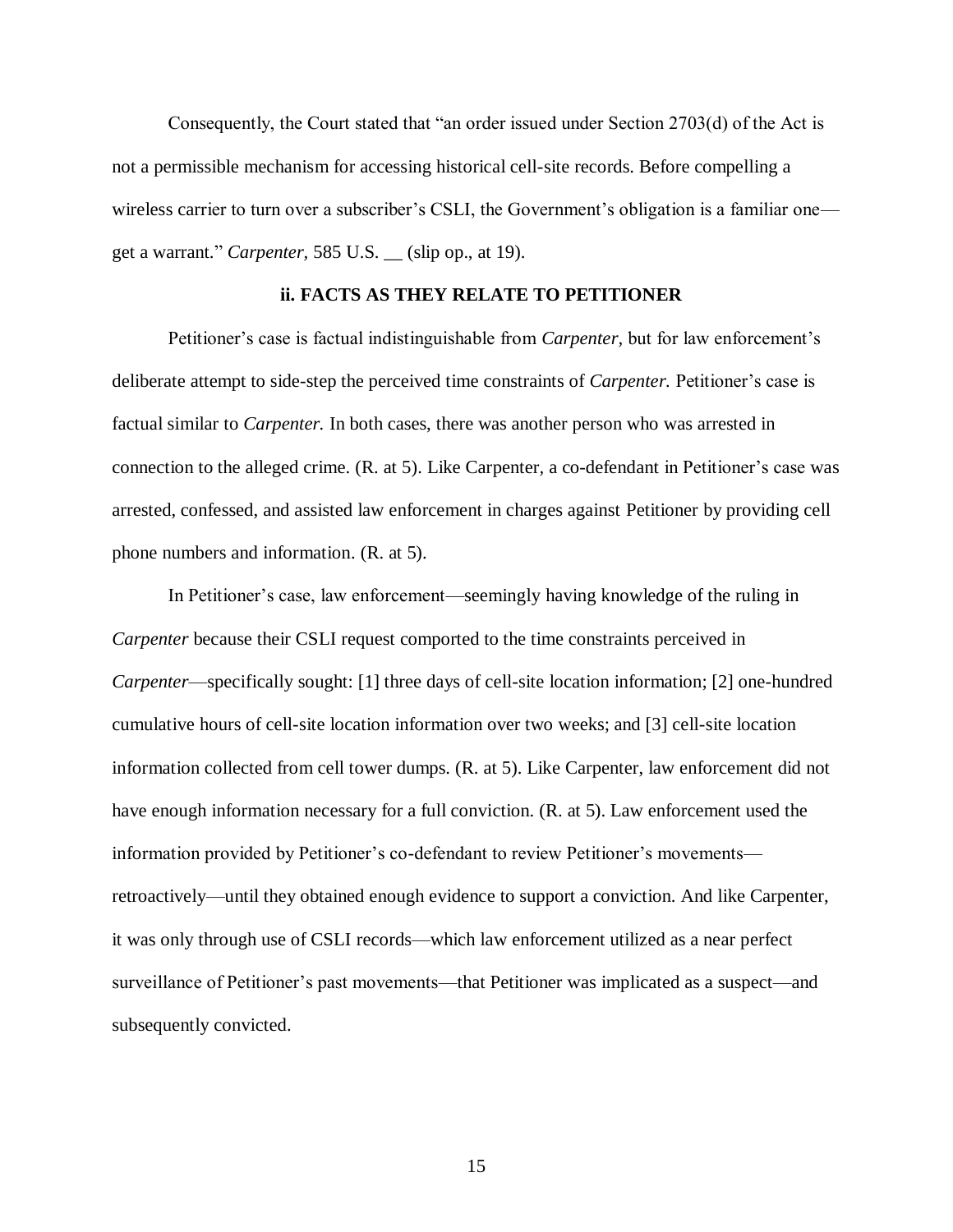The only difference between Petitioner's case at bar, and Carpenter's, is that it appears law enforcement took deliberate action to circumvent the perceived time constraints held in *Carpenter.* As a result, law enforcement's CSLI request in Petitioner's case was concluded to not be a search invoking Fourth Amendment protections. The Court of Appeal seemingly approved law enforcement's deliberate side-step of the time constraint in affirming Petitioner's conviction. In seemingly approving law enforcement's action by affirming this conviction, the Court of Appeal erroneously ignored the affirmative ruling of *Carpenter* which stated: "[g]overnment **must** generally obtain a warrant supported by probable cause *before* acquiring such records." *Carpenter,* 585 U.S. \_\_ (slip op., at 18).

In following in the precedent established in *Carpenter,* it appears axiomatic that in Petitioner's case, "an order under Section 2703(d) of the Act is not a permissible mechanism for assessing historical cell-site records." *Carpenter,* 585 U.S. \_\_ (slip op., at 19). The Court unquestionably advised that—"[b]efore compelling a wireless carrier to turn over a subscriber's CSLI, the Government's obligation is a familiar one—get a warrant. *Id*. Because a warrant was not obtained in Petitioner's case—as instructed under *Carpenter*—the district court's conviction, affirmed by the Court of Appeal, for the Fourteenth Circuit, must be reversed.

#### **CONCLUSION**

Petitioner respectfully requests that this Court reverse the denial regarding the motion to suppress the results of the forensic search. Petitioner requests this reversal asserting that the District Court – whose conviction was affirmed by the Court of Appeal for the Fourteenth Circuit— erred when it failed to acknowledge the *Touset Court's* ruling that *because* prior intelligence was available to Government agents, reasonable suspicion did exist to conduct a forensic search. Petitioner further contends intelligence and information available to